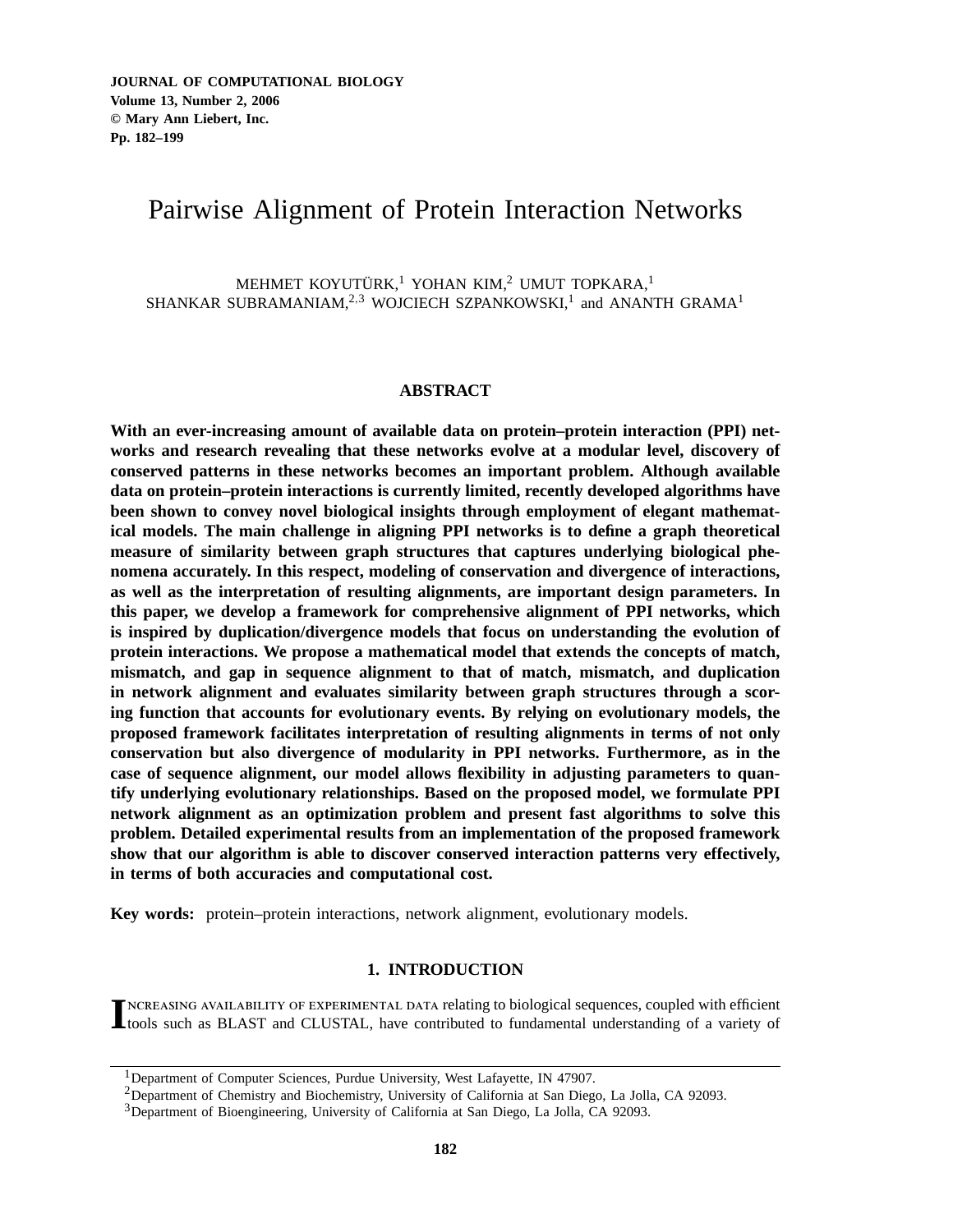biological processes (Altschul *et al.*, 1997; Thompson *et al.*, 1994). These tools are used for discovering common subsequences and motifs, which convey functional, structural, and evolutionary information. Recent developments in molecular biology have resulted in a new generation of experimental data that bear relationships and interactions between biomolecules (Hartwell *et al.*, 1999). An important class of molecular interaction data is in the form of protein–protein interaction (PPI) networks. These networks provide the experimental basis for understanding modular organization of cells, as well as useful information for predicting the biological function of individual proteins (Titz *et al.*, 2004). High-throughput screening methods such as two-hybrid analysis (Ito *et al.*, 2001), mass spectrometry (Ho *et al.*, 2002), and TAP (Gavin *et al.*, 2002) provide large amounts of data on the *interactome* of an increasing number of species.

Recent studies suggest that PPI networks evolve at a modular level (Wuchty *et al.*, 2003), and consequently, understanding conserved substructures through comparative analysis of these networks can provide basic insights into a variety of biochemical processes. As is the case with sequences, key problems on graphs derived from biomolecular interactions include aligning multiple graphs (Dandekar *et al.*, 1999; Koyutürk *et al.*, 2005; Sharan *et al.*, 2004, 2005; Tohsato *et al.*, 2000), finding frequently occurring subgraphs in a collection of graphs (Hu *et al.*, 2005; Koyutürk *et al.*, 2004; Sharan *et al.*, 2005), discovering highly conserved subgraphs in a pair of graphs, and finding good matches for a subgraph in a database of graphs (Kelley *et al.*, 2004). A class of comparative analysis techniques explore the problem of identifying conserved topological motifs in different species (Lotem *et al.*, 2004; Wuchty *et al.*, 2003). These studies reveal that many topological motifs are significantly conserved within and across species and proteins that are organized in cohesive patterns tend to be conserved to a higher degree.

A publicly available tool, PathBLAST, adopts the ideas in sequence alignment to PPI networks to discover conserved protein pathways across species (Kelley *et al.*, 2003, 2004). By restricting the alignment to pathways, i.e., linear chains of interacting proteins, this algorithm simplifies the problem, while preserving the biological implication of discovered patterns. PathBLAST accounts for gaps and mismatches by allowing nonrepeated jumps and matching of nonorthologous proteins, based on the notion that the orthologous counterpart of a pair of interacting proteins in one species will likely be indirectly interacting in the other (Kelley *et al.*, 2003). Pinter *et al.* (2005) align metabolic pathways based on subtree homeomorphism, observing that this model not only simplifies the problem by avoiding cycles, but also can describe variations in metabolic pathways effectively.

In addition to pathways and trees, a more general pattern structure is in the form of subgraphs induced by a group of proteins. Such subgraphs may provide insight into the conservation of functional modules and protein complexes, since these building blocks of cellular processes manifest themselves as dense or highly connected subgraphs in the PPI network (Bader and Hogue, 2003; Tornow and Mewes, 2003). Indeed, in a recent study, Sharan *et al.* (2004) show that cross-species network comparison in terms of general subgraphs provides novel biological insights through incorporation of knowledge about two different networks. Specifically, they identify conserved complexes in bacteria and yeast by constructing an orthology graph with nodes that correspond to pairs of orthologous proteins, one from each species. The edges of the orthology graph are weighted according to a probabilistic framework that compares null and conserved complex models based on log likelihood, which takes into account the conservation and density of interactions. The idea of constructing product graphs by joining orthologous nodes is also applied to the comparative analysis of PPI networks that belong to multiple species (Sharan *et al.*, 2005).

Based on the understanding of the structure of PPI networks that are available for several species, theoretical models that focus on understanding the evolution of protein interactions have been developed (Chung *et al.*, 2003; Eisenberg and Levanon, 2003; Pastor-Satorras *et al.*, 2003; Vázquez *et al.*, 2003; Wagner, 2003). Among these, the duplication/divergence model has been shown to be promising in explaining the power-law nature of PPI networks (Vázquez *et al.*, 2003). In this paper, we propose a framework for alignment of PPI networks based on these evolutionary models. As in Kelley *et al.* (2003, 2004) and Sharan *et al.* (2004, 2005), we construct product graphs by matching pairs of orthologous nodes. In contrast to Sharan *et al.* (2004), however, our framework is based on concepts of matches, mismatches, and duplications, and edges are weighted in order to reward or penalize these evolutionary events. This can be viewed as an extension of the concept of *alignment* in the sequence domain to that in network domain. Hence, our model provides a general framework that allows selection of parameters based on existing information about the conservation and divergence of proteins and their interactions, which can be refined in the light of a diverse range of mathematical models for network evolution (Berg *et al.*, 2004; Fraser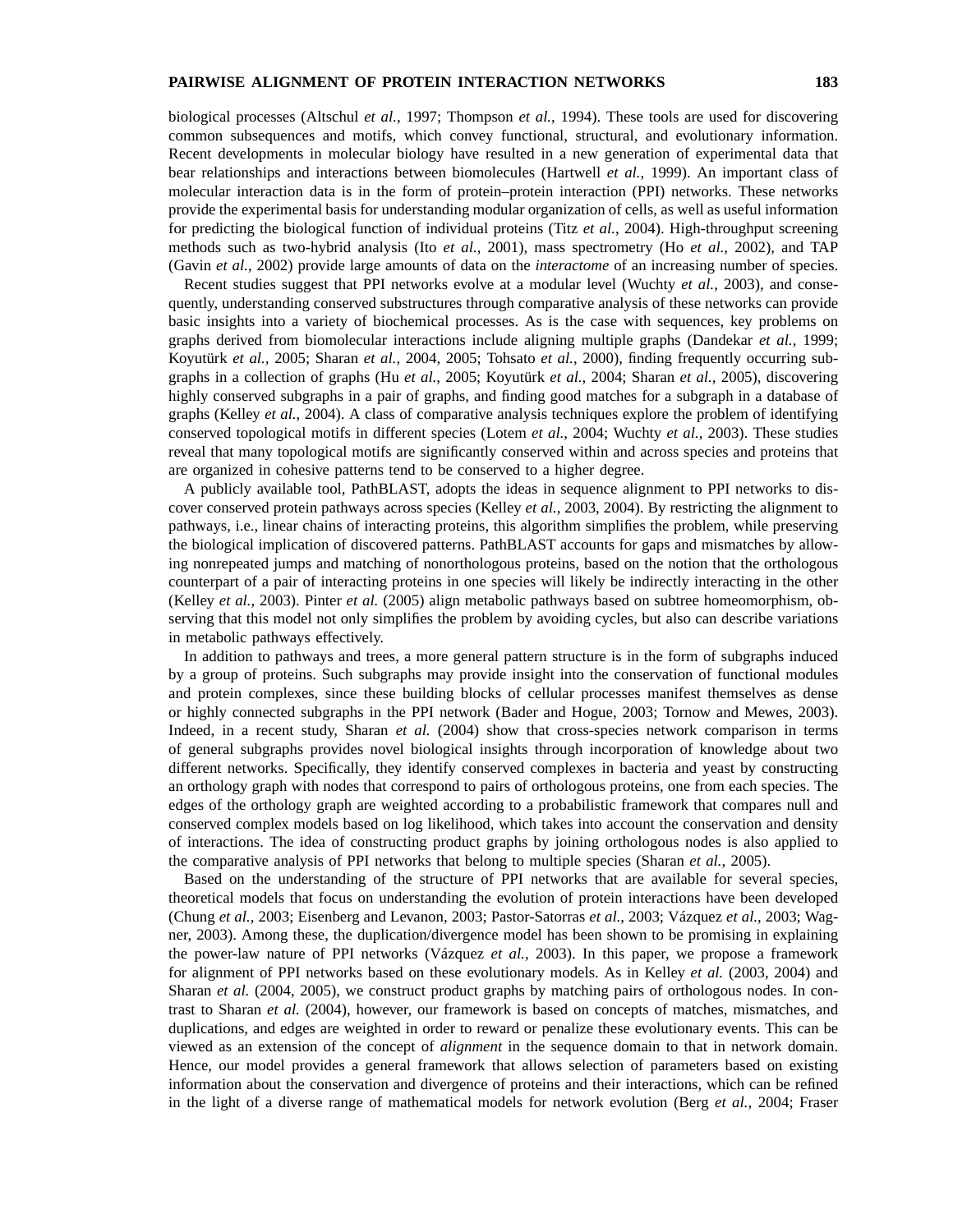*et al.*, 2002; Kunin *et al.*, 2004; Pastor-Satorras *et al.*, 2003; Qin *et al.*, 2003; Wuchty, 2004). We reduce the resulting alignment problem to a graph-theoretic optimization problem and propose efficient heuristics to solve this problem. Experimental results based on an implementation of our framework show that the proposed algorithm is able to discover conserved interaction patterns very effectively. Another important difference between the proposed method and existing conserved network identification algorithms is that, by adapting the concepts of evolutionary models to comparative network analysis, our model allows interpretation of the divergence of functional modules through protein duplications and elimination/emergence of interactions. The proposed algorithm can also be adapted to finding matches for a subnet query in a database of PPI networks. The source code of the software and results on the pairwise alignment of PPI networks that belong to a variety of organisms are available at *www.cs.purdue.edu/homes/koyuturk/mawish/*.

The rest of this paper is organized as follows: we start with a brief overview of duplication/divergence models for the evolution of PPI networks in Section 2. In Section 3, we define the alignment problem based on these models of evolution, formulate the problem as a graph optimization problem, and propose efficient heuristics for the solution of the problem. We illustrate the effectiveness of the proposed framework on comprehensive pairwise alignment of the PPI networks for three eukaryotic species in Section 4. We conclude our discussion in Section 5.

# **2. THEORETICAL MODELS FOR EVOLUTION OF PPI NETWORKS**

There have been a number of studies aimed at understanding the general structure of PPI networks. These studies suggest that PPI networks can generally be modeled by power-law graphs, i.e., the relative frequency of proteins that interact with k proteins is roughly proportional to  $k^{-\gamma}$ , where  $\gamma$  is a networkspecific parameter (Barabási and Albert, 1999). In order to explain this power-law nature, Barabási and Albert (1999) have proposed a network growth model based on preferential attachment, which is able to generate networks with degree distribution similar to PPI networks. According to this model, networks expand continuously by addition of new nodes, and these new nodes prefer to attach to well-connected nodes when joining the network. Observing that older proteins are better connected, Eisenberg and Levanon (2003) explain the evolutionary mechanisms behind such preference by the strength of selective pressure on maintaining connectivity of strongly connected proteins and creating proteins to interact with them. Furthermore, in a relevant study, it is observed that the interactions between groups of proteins that are temporally close in the course of evolution are likely to be conserved, suggesting synergistic selection during network evolution (Qin *et al.*, 2003).

A common model of evolution that explains preferential attachment is the duplication/divergence model, which is based on gene duplications (Pastor-Satorras *et al.*, 2003; Vázquez *et al.*, 2003; Wagner, 2001, 2003). According to this model, when a gene is duplicated in the genome, the node corresponding to the product of this gene is also duplicated together with its interactions. An example of protein duplication is shown in Fig. 1. A protein loses many aspects of its functions rapidly after being duplicated. This translates to divergence of duplicated (paralogous) proteins in the interactome through elimination and



**FIG. 1.** Duplication/divergence model for evolution of PPI networks. Starting with three interactions between three proteins, protein  $u_1$  is duplicated to add  $u'_1$  into the network together with its interactions (dashed circle and lines). Then,  $u_1$  loses its interaction with  $u_3$  (dotted line). Finally, an interaction between  $u_1$  and  $u'_1$  is added to the network (dashed line).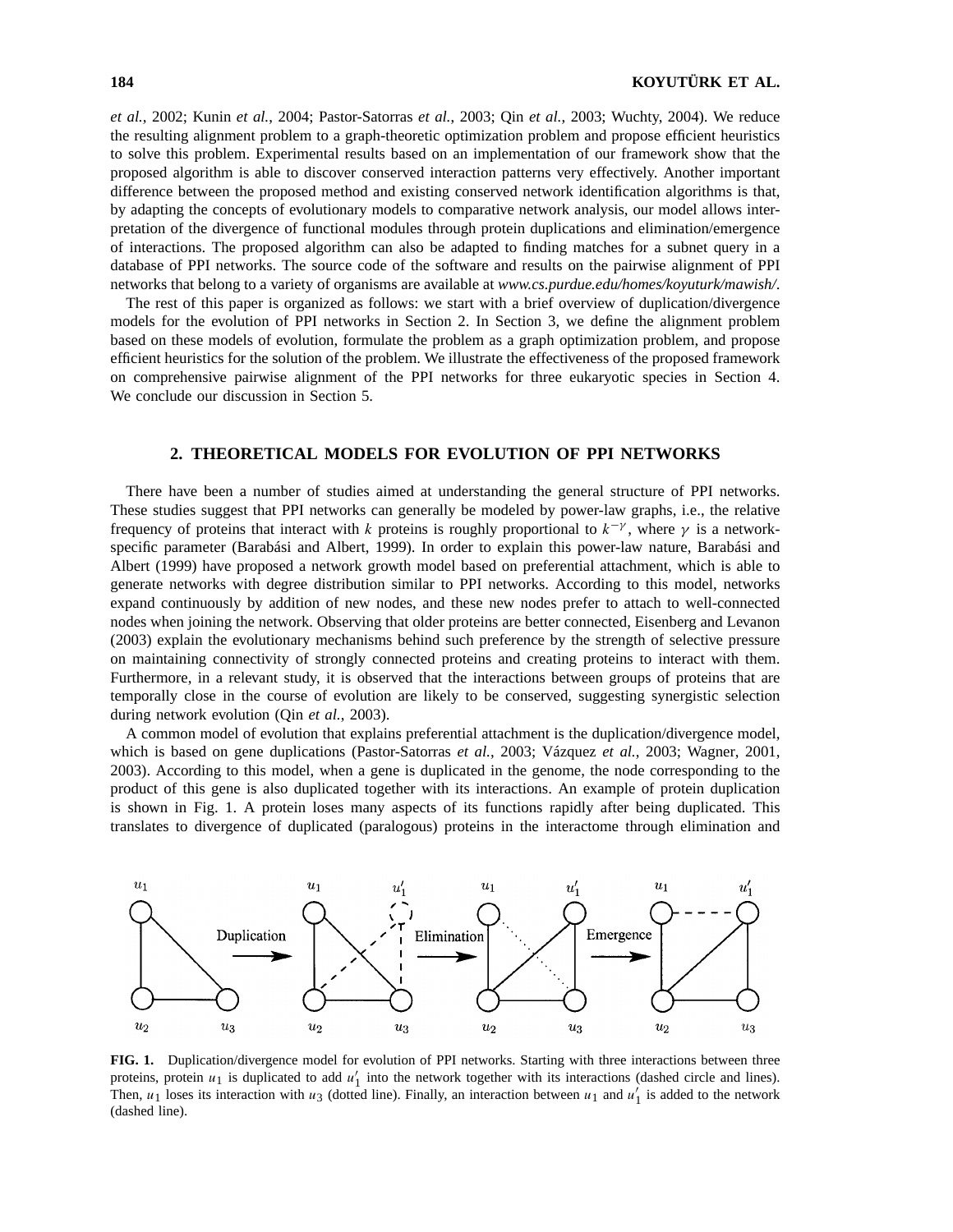emergence of interactions. Elimination of an interaction in a PPI network implies the loss of an interaction between two proteins due to structural and/or functional changes. Similarly, emergence of an interaction in a PPI network implies the introduction of a new interaction between two noninteracting proteins caused by mutations that change protein surfaces. Examples of elimination and emergence of interactions are also illustrated in Fig. 1. If an elimination or emergence is related to a recently duplicated protein, it is said to be correlated; otherwise, it is uncorrelated (Pastor-Satorras *et al.*, 2003). Since newly duplicated proteins are more tolerant to interaction loss because of redundancy, correlated elimination is generally more probable than emergence and uncorrelated elimination (Vázquez *et al.*, 2003). It is also theoretically shown that network growth models based on node duplications generate power-law distributions (Chung *et al.*, 2003).

Since the elimination of interactions is related to sequence-level mutations, one can expect a positive correlation between similarity of interaction profiles and sequence similarity for paralogous proteins (Wagner, 2001). Indeed, the interaction profiles of duplicated proteins tend to almost totally diverge in about 200 million years, as estimated on the yeast interactome. On the other hand, the correlation between interaction profiles of duplicated proteins is significant for up to 150 million years after duplication, with more than half of interactions being conserved for proteins that are duplicated less than 50 million years back (Wagner, 2001). Consequently, when we consider the PPI networks that belong to two separate species, the in-paralogs will be likely to have more common interactions than out-paralogs. Here, we use the terms *in-paralog* and *out-paralog* for proteins that are duplicated before and after speciation, respectively (Remm *et al.*, 2001). While comparatively analyzing the proteome and interactome, it is important to distinguish in-paralogs from out-paralogs since the former are more likely to be functionally related. This, however, is a difficult task since out-paralogs also show sequence similarity.

In order to accurately identify and interpret conservation of interactions, complexes, and modules across species, we base our framework for the local alignment of PPI networks on duplication/divergence models. While searching for highly conserved groups of interactions, we evaluate mismatched interactions and paralogous proteins in light of the duplication/divergence model. Introducing the concepts of match (conservation), mismatch (emergence or elimination), and duplication, which are in accordance with widely accepted models of evolution, we are able to discover alignments that also allow speculation about the structure of the network in the common ancestor.

# **3. PAIRWISE LOCAL ALIGNMENT OF PPI NETWORKS**

In light of the theoretical models of evolution of PPI networks, we develop a framework for the comparison of PPI networks in two different species. We formally define a computational problem that captures the underlying biological phenomena using matches, mismatches, and duplications. We then formulate PPI network alignment as a graph optimization problem and propose efficient heuristics to effectively solve this problem.

#### *3.1. The PPI network alignment problem*

A PPI network is conveniently modeled by an undirected graph  $G(U, E)$ , where U denotes the set of proteins and  $uu' \in E$  denotes an interaction between proteins  $u \in U$  and  $u' \in U$ . For pairwise alignment of PPI networks, we are given two PPI networks belonging to two different species, denoted by  $G(U, E)$  and  $H(V, F)$ . The homology between a pair of proteins is quantified by a similarity measure that is defined as a function  $S: (U \cup V) \times (U \cup V) \rightarrow \mathcal{R}$ . For any  $u, v \in U \cup V$ ,  $S(u, v)$  measures the degree of confidence in u and v being orthologous, where  $0 \le S(u, v) \le 1$ . If u and v belong to the same species, then  $S(u, v)$ quantifies the likelihood that the two proteins are in-paralogs. Quantity  $S$  is expected to be sparse; i.e., each protein is expected to have only a few potential orthologs. We discuss the methodology for deriving similarity scores from sequence alignments in Section 3.1.3.

For PPI networks  $G(U, E)$  and  $H(V, F)$ , a *protein subset pair*  $P = \{U, V\}$  is defined as a pair of protein subsets  $\tilde{U} \subseteq U$  and  $\tilde{V} \subseteq V$ . Any protein subset pair P induces a local alignment  $\mathcal{A}(G, H, S, P)$  =  $\{\mathcal{M}, \mathcal{N}, \mathcal{D}\}\$  of G and H with respect to S, characterized by a set of duplications D, a set of matches  $\mathcal{M}$ , and a set of mismatches  $N$ . The biological analog of a *duplication* is the duplication of a gene in the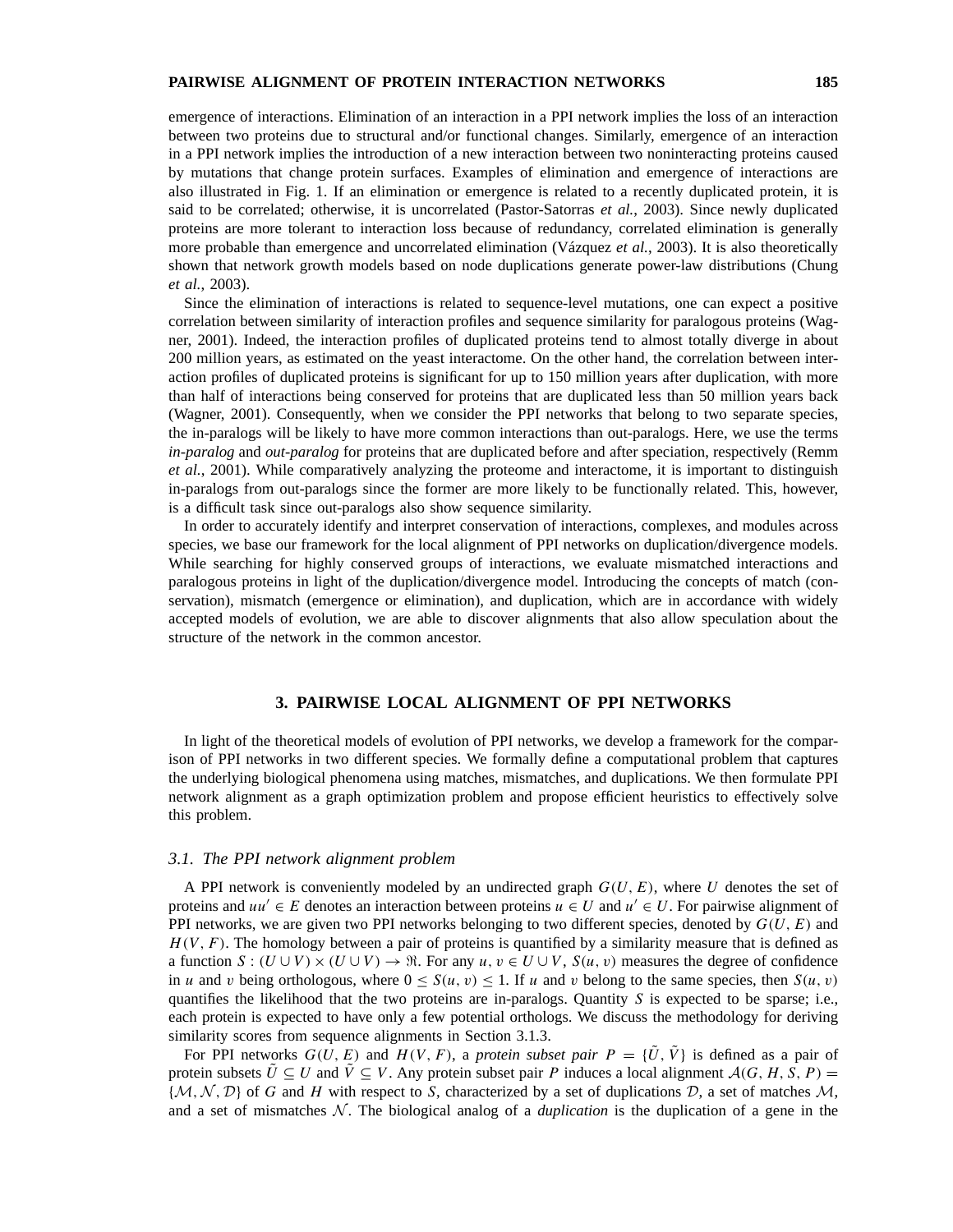course of evolution. Each duplication is associated with a score that reflects the divergence of function between the two proteins, estimated using their similarity. A *match* corresponds to a conserved interaction between two orthologous protein pairs, which is rewarded by a match score that reflects our confidence in both protein pairs being orthologous. A *mismatch*, on the other hand, is the lack of an interaction in the PPI network of one organism between a pair of proteins whose orthologs interact in the other organism. A mismatch may correspond to the emergence of a new interaction or the elimination of a previously existing interaction in one of the species after the split, or an experimental error. Thus, mismatches are penalized to account for the divergence from the common ancestor. We provide formal definitions for these three concepts to construct a basis for the formulation of local alignment as an optimization problem. Note that although PPI networks are undirected graphs, interactions are regarded as ordered pairs in the following definitions for convenience; i.e., for an interaction  $uu' \in E$ , there is also an interaction  $u'u \in E$ , which is essentially the same interaction.

**Definition 1. Local Alignment of PPI Networks.** *Given protein interaction networks* G(U, E)*,*  $H(V, F)$ , let functions  $\Delta_G(u, u')$  and  $\Delta_H(v, v')$  denote the distance between two corresponding pro*teins in the interaction graphs* G *and* H*, respectively. Given a pairwise similarity function* S *defined over*  $\phi$  *the union of their protein sets*  $U \cup V$ *, and a distance cutoff*  $\bar{\Delta}$ *, any protein subset pair*  $P = (\tilde{U}, \tilde{V})$  *induces a local alignment*  $A(G, V, S, P) = \{M, \mathcal{N}, \mathcal{D}\}\text{, where}$ 

$$
\mathcal{M} = \{u, u' \in \tilde{U}, v, v' \in \tilde{V} : S(u, v) > 0, S(u', v') > 0,((uu' \in E \land \Delta_H(v, v') \le \bar{\Delta}) \lor (vv' \in F \land \Delta_G(u, u') \le \bar{\Delta}))\},
$$
\n(1)

$$
\mathcal{N} = \{u, u' \in \tilde{U}, v, v' \in \tilde{V} : S(u, v) > 0, S(u', v') > 0,((uu' \in E \land \Delta_H(v, v') > \bar{\Delta}) \lor (vv' \in F \land \Delta_G(u, u') > \bar{\Delta}))\},
$$
\n(2)

$$
\mathcal{D} = \{u, u' \in \tilde{U} : S(u, u') > 0\} \cup \{v, v' \in \tilde{V} : S(v, v') > 0\}.
$$
\n(3)

*Each match*  $M \in \mathcal{M}$ *, mismatch*  $N \in \mathcal{N}$ *, and duplication*  $D \in \mathcal{D}$  *are associated with scores*  $\mu(M)$ *, v(N), and* δ(D)*, respectively.*

Following the definition of match and mismatch, while assessing the conservation of interactions, we take into account not only direct but also indirect interactions. If two proteins directly interact with each other in one organism and their orthologs are reachable from each other via at most  $\bar{\Delta}$  interactions in the other, we consider this a match. Conversely, a mismatch corresponds to the situation in which two proteins cannot reach each other via  $\bar{\Delta}$  interactions in one network while their orthologs directly interact in the other. This approach is motivated by two observations. First, proteins that are linked by a short alternate path are more likely to tolerate losing their interaction because of relaxation of evolutionary pressure. Second, high-throughput methods such as TAP (Gavin *et al.*, 2002) identify complexes that are associated with a single central protein, and these complexes are recorded in the interaction database as star networks with the central protein serving as a hub. Therefore, all proteins that are part of a particular complex can be viewed as interacting by setting  $\bar{\Delta} = 2$ .

*3.1.1. Scoring match, mismatch, and duplications.* For scoring matches and mismatches, we define the similarity between two protein pairs as follows:

$$
S(uu', vv') = S(u, v)S(u', v')
$$
 (4)

where  $S(uu', vv')$  quantifies the likelihood that the interactions between u and v, and u' and v' are orthologous. Consequently, a match that corresponds to a conserved pair of orthologous interactions is rewarded as follows:

$$
\mu(uu', vv') = \bar{\mu} S(uu', vv'). \tag{5}
$$

Here,  $\bar{\mu}$  is the match coefficient that is used to tune the relative weight of matches against mismatches and duplications, based on the evolutionary distance between the species that are being compared.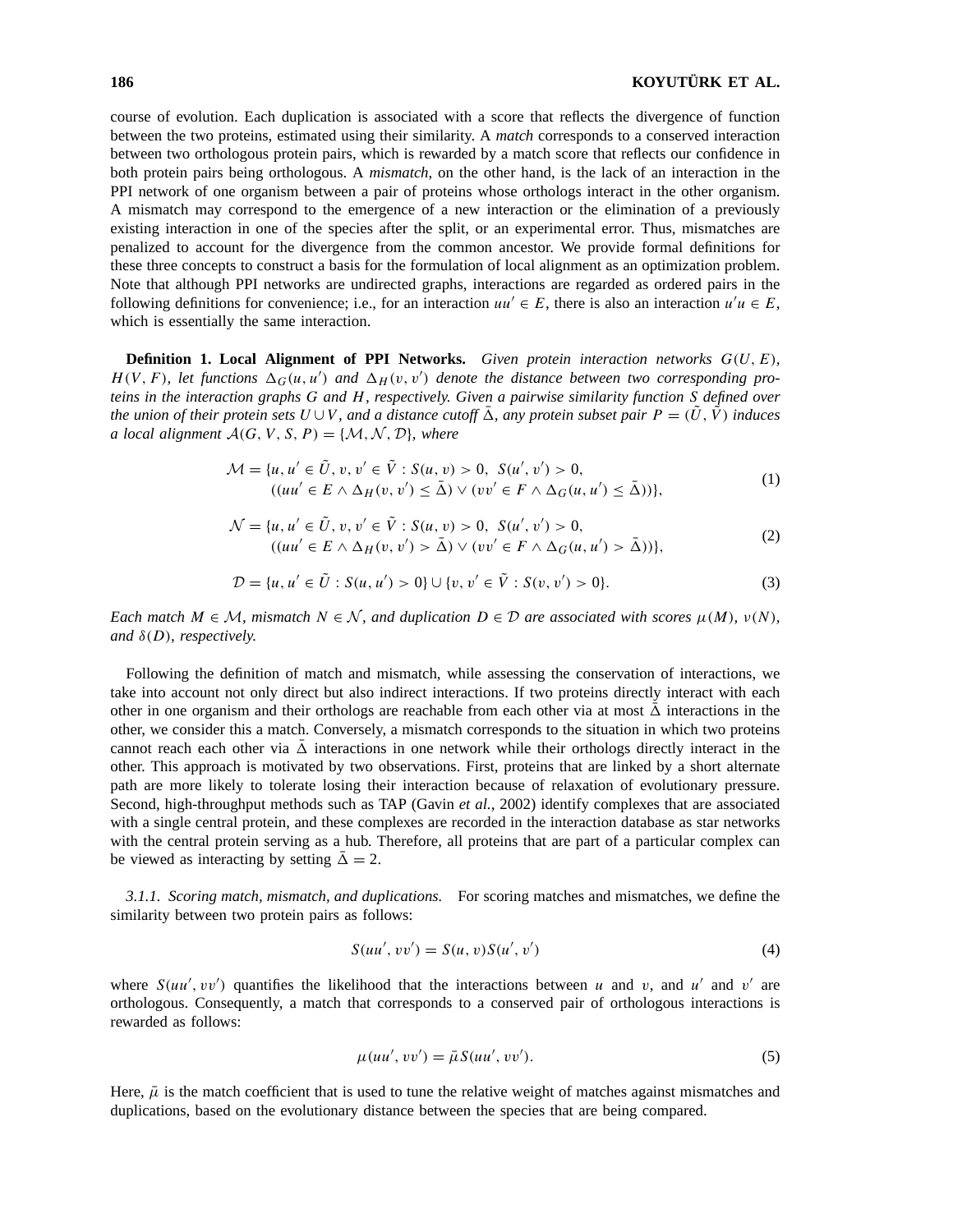A mismatch may correspond to the functional divergence of either interacting partner after speciation. It might also be due to a false positive or negative in one of the networks that is caused by incompleteness of data or experimental error (Titz *et al.*, 2004). However, considering indirect interactions as matches compensates for the second case to a certain extent. According to Wagner (2001), after a duplication event, duplicate proteins that retain similar functions in terms of being part of similar processes are likely to be part of the *same subnet*. Moreover, since conservation of proteins in a particular *module* is correlated with interconnectedness (Wuchty *et al.*, 2003), we expect that interacting partners that are part of a common functional module will at least be linked by short alternative paths. Based on these observations, we penalize mismatches for possible divergence in function as follows:

$$
v(uu', vv') = -\bar{v}S(uu', vv').
$$
 (6)

As for match score, mismatch penalty is also normalized by a coefficient  $\bar{\nu}$  that determines the relative weight of mismatches w.r.t. matches and duplications.

While aligning PPI networks, the motivation is to identify conserved patterns of interactions between orthologous proteins. For assessing the likelihood of orthology between proteins, the similarity score defined above relies on sequence homology. However, out-paralogs, which are proteins that are duplicated before the species split and hence cannot be considered orthologs, often show sequence similarities as well (Remm *et al.*, 2001). Since duplicated proteins rapidly lose their interactions, it is more likely that in-paralogs, i.e., the proteins that are duplicated after a split, will share more interacting partners than out-paralogs do (Wagner, 2001). Therefore, penalizing mismatches implicitly favors *real* orthologs by penalizing the out-paralogs for each interaction that is lost after duplication. Furthermore, we employ sequence similarity as a means for distinguishing in-paralogs from out-paralogs. This is based on the observation that sequence similarity provides a crude approximation for the age of duplication (Wagner, 2003). With the expectation that recently duplicated proteins, which are more likely to be in-paralogs, show more significant sequence similarity than older paralogs, we define duplication score as follows:

$$
\delta(u, u') = \overline{\delta}(S(u, u') - \overline{d}).\tag{7}
$$

Here  $\bar{d}$  is the cut-off for being considered in-paralogs. If  $S(u, u') > \bar{d}$ , suggesting that u and u' are likely to be in-paralogs, the duplication is rewarded by a positive score. If  $S(u, u') < d$ , on the other hand, the proteins are considered out-paralogs; therefore, the duplication is penalized.

*3.1.2. Alignment score and the optimization problem.* The above formulation of match, mismatch, and duplication translates the problem of distinguishing orthologs and in-paralogs from out-paralogs to an optimization problem that accounts for the tradeoff between conservation of sequences and interactions. This enables accurate identification of conserved interactions between ortholog protein pairs, while allowing us to define the pairwise local alignment for interspecies comparison of PPI networks as an optimization problem.

**Definition 2. Alignment Score and PPI Network Alignment Problem.** *Given PPI networks* G *and* H, the score of alignment  $A(G, H, S, P) = \{M, \mathcal{N}, \mathcal{D}\}\$ is defined as

$$
\sigma(\mathcal{A}) = \sum_{M \in \mathcal{M}} \mu(M) + \sum_{N \in \mathcal{N}} \nu(N) + \sum_{D \in \mathcal{D}} \delta(D). \tag{8}
$$

*The* PPI network alignment problem *is one of finding all maximal protein subset pairs* P *such that*  $\sigma(A(G, H, S, P))$  is locally maximal, i.e., the alignment score cannot be improved by adding individual *proteins to or removing proteins from* P*.*

We aim to find local alignments with locally maximal score (drawing an analogy to sequence alignment (Smith and Waterman, 1981), *high-scoring subgraph pair*s).

We illustrate the concepts of match, mismatch, and duplication using a simple example. Consider the two interaction networks  $G$  and  $H$  shown in Fig. 2a. The alignment induced by the protein subset pair  $\tilde{U} = \{u_1, u_2, u_3, u_4\}$  and  $\tilde{V} = \{v_1, v_2, v_3\}$  is shown in Fig. 2b, where we set  $\overline{\Delta} = 1$ . The only duplication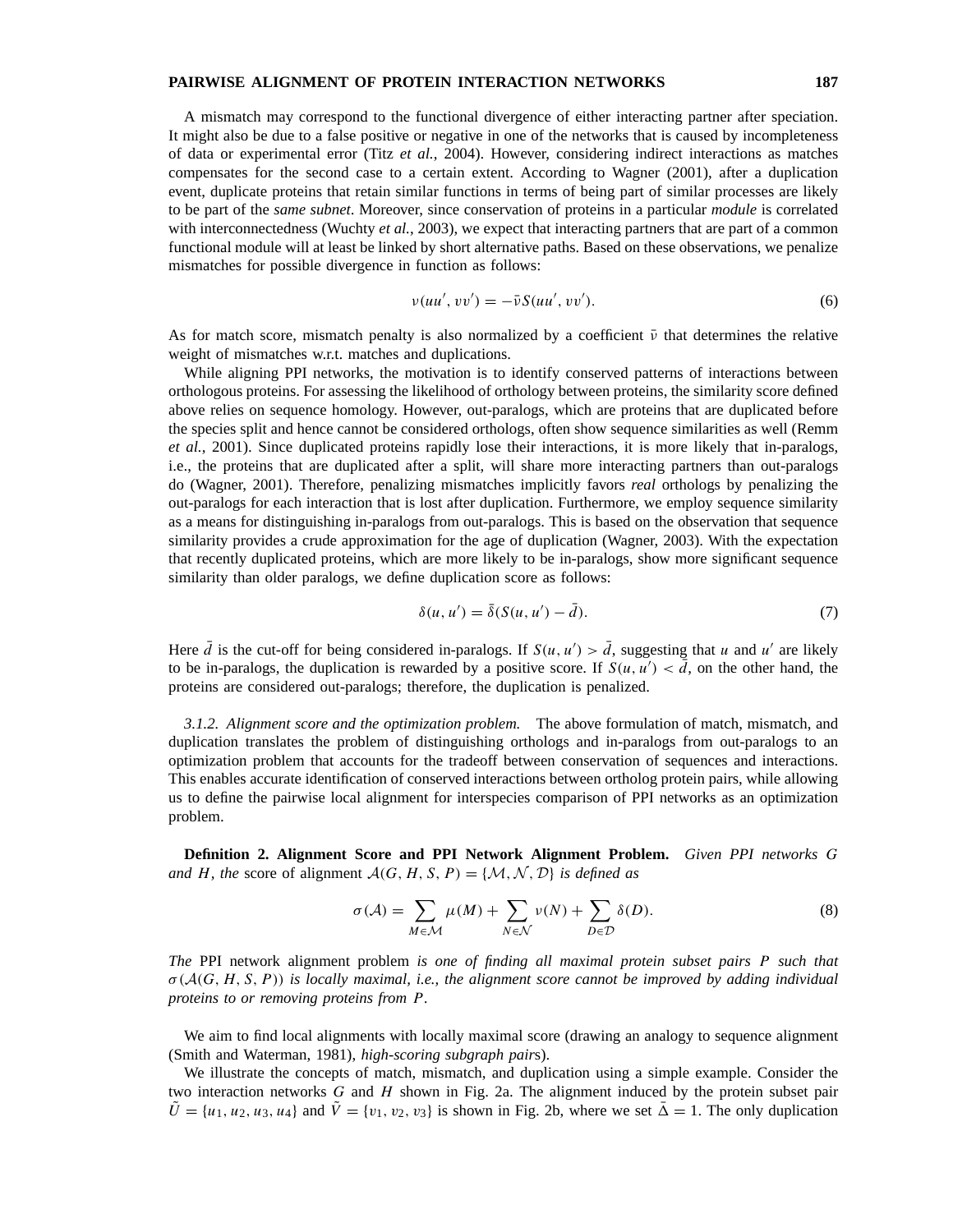

**FIG. 2.** (**a**) An instance of the pairwise local alignment problem. The proteins that have nonzero similarity scores (i.e., are potentially orthologous), are shaded the same. Note that S does not necessarily induce a disjoint grouping of proteins in practice. (**b**) A local alignment induced by the protein subset pair  $\{u_1, u_2, u_3, u_4\}$  and  $\{v_1, v_2, v_3\}$ . Ortholog and paralog proteins are vertically aligned. Existing interactions are shown by solid lines; missing interactions that have an existing ortholog counterpart are shown by dotted lines. Solid interactions between two aligned proteins in separate species correspond to a match; one solid, one dotted interaction between two aligned proteins in separate species correspond to a mismatch. Proteins in the same species that are on the same vertical line correspond to duplications.

in this alignment is  $(u_1, u_2)$ . If this alignment is chosen to be a "good" one, then, based on the existence of this duplication in the alignment, if  $S(u_2, v_1) < S(u_1, v_1)$ , we can speculate that  $u_1$  and  $v_1$  have evolved from the same gene in the common ancestor, while  $u_2$  is an in-paralog that emerged from duplication of  $u_1$  after split. The match set consists of interaction pairs  $(u_1u_1, v_1v_1)$ ,  $(u_1u_2, v_1v_1)$ ,  $(u_1u_3, v_1v_3)$ , and  $(u_2u_4, v_1v_2)$ . Observe that  $v_1$  is mapped to both  $u_1$  and  $u_2$  in the context of different interactions. This is associated with the functional divergence of  $u_1$  and  $u_2$  after duplication. Furthermore, the self-interaction of  $v_1$  in H is mapped to an interaction between paralogous proteins in G.

The mismatch set is composed of  $(u_1u_4, v_1v_2), (u_2u_2, v_1v_1), (u_2u_3, v_1v_3),$  and  $(u_3u_4, v_3v_2)$ . The interaction  $u_3u_4$  in G is left unmatched by this alignment, since the only possible pair of proteins in V that are orthologous to these two proteins are  $v_3$  and  $v_2$ , which do not interact in H. One conclusion that can be derived from this alignment is the elimination or emergence of this interaction in one of the species after the split. The indirect path between  $v_3$  and  $v_2$  through  $v_1$  may also serve as a basis for the tolerance to the loss of this interaction. Indeed, if we set  $\bar{\Delta} = 2$ , then this pair of a direct and an indirect interaction would be considered a match. However, if we include  $v_4$  in  $\tilde{V}$  as well, then the induced alignment is able to match  $u_3u_4$  and  $v_3v_4$ . This strengthens the likelihood that this interaction existed in the common ancestor. However,  $v_4$  comes with another duplication since it is paralogous to  $v_2$ . Hence, if  $S(v_2, v_4) > d$ , the alignment that includes  $v_4$  will be favored over the present one. However, if  $S(v_2, v_4) < \overline{d}$ , then  $v_4$ must compensate for the duplication penalty with the strength of its matching interactions in order to be included in the alignment.

*3.1.3. Estimation of similarity scores.* The similarity score  $S(u, v)$  quantifies the likelihood that proteins u and v are orthologous. We approximate this likelihood using the BLAST (Altschul *et al.*, 1997) *E*-value taking existing ortholog databases as point of reference. Let **O** be the set of all orthologous protein pairs derived from COG (Tatusov *et al.*, 2000), or any other ortholog database. For proteins u and v with BLAST *E*-value  $E(u, v) < \tilde{E}$ , we approximate the probability of u and v being orthologous by

$$
S(u, v) = P(E(u, v) < \tilde{E}|O_{uv}) = \frac{|\{u'v' \in \mathbf{O} : E(u', v') < \tilde{E}\}|}{|\mathbf{O}|} \tag{9}
$$

where  $O_{uv}$  represents the event that u and v are orthologous. If we assume that the probability of a protein pair being orthologous ( $P(O_{uv})$ ) is a monotonically decreasing function of the *E*-value, then this quantity provides a measure of the likelihood that two proteins with *E*-value  $\vec{E}$  are orthologous.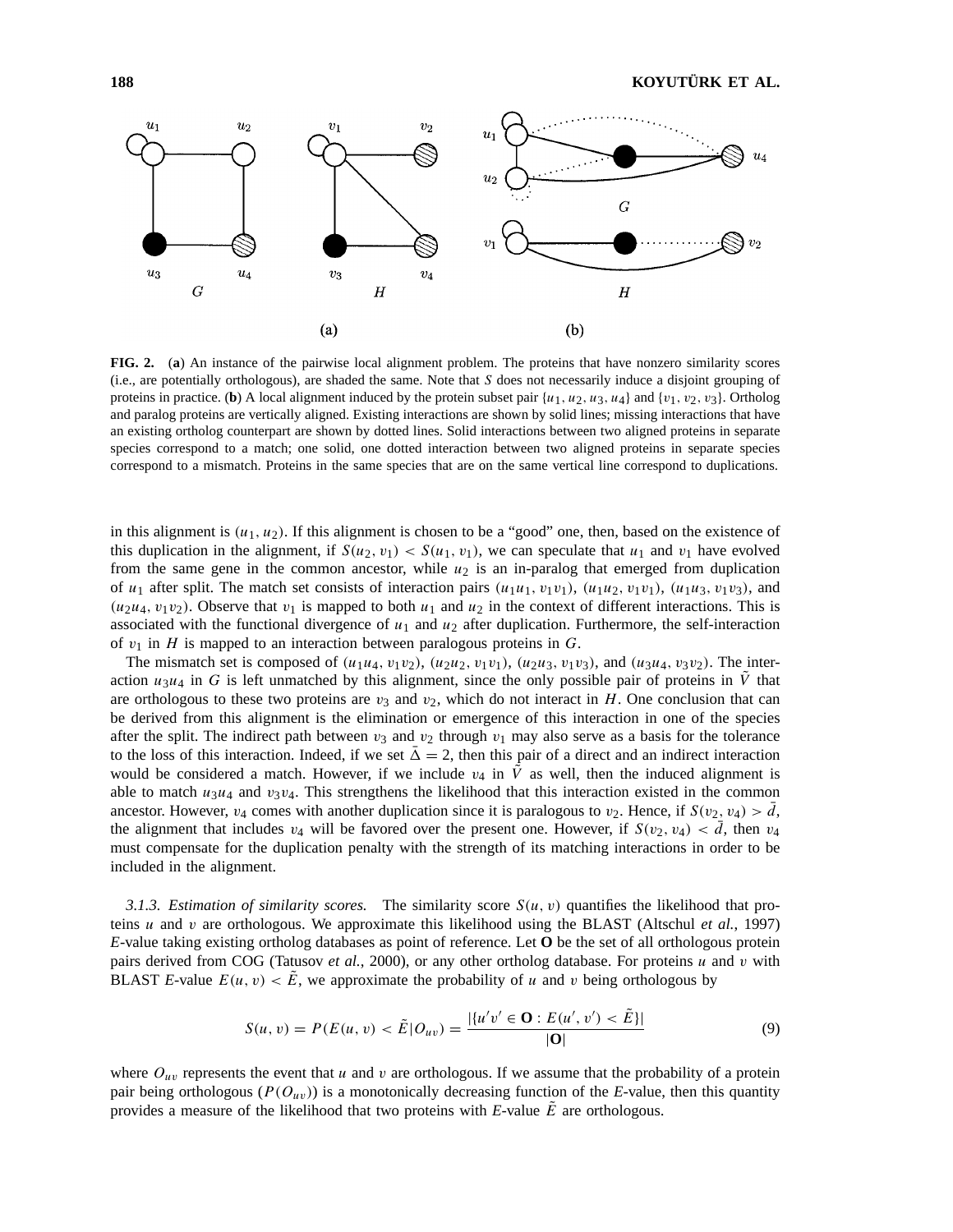#### *3.2. Alignment graph and the maximum-weight induced subgraph problem*

It is possible to represent information regarding matches and mismatches between two PPI networks using a single alignment graph. This graph is a modified version of the graph Cartesian product that takes orthology into account. Assigning appropriate weights to the edges of the alignment graph, the local alignment problem defined in the previous section can be reduced to an optimization problem on this alignment graph. We define the following alignment graph:

**Definition 3. Alignment Graph.** *For a pair of PPI networks* G(U, E)*,* H (V , F )*, and protein similarity function* S*, the corresponding weighted* alignment graph **G**(**V**,**E**) *is computed as follows:*

$$
\mathbf{V} = \{ \mathbf{v} = \{u, v\} : u \in U, v \in V \text{ and } S(u, v) > 0 \}. \tag{10}
$$

*In other words, we have a node in the alignment graph for each pair of ortholog proteins. Each edge* **vv**<sup> $'$ </sup> ∈ **E***, where* **v** = {*u*, *v*} *and* **v**<sup> $'$ </sup> = {*u'*, *v'*}*, is assigned weight* 

$$
w(\mathbf{v}\mathbf{v}') = \mu(uu', vv') + v(uu', vv') + \delta(u, u') + \delta(v, v').
$$
\n(11)

*Here,*  $\mu(uu', vv') = 0$  *if*  $(uu', vv') \notin M$ , and similarly for mismatches and duplications.

Note that the *alignment graph* is conceptually equivalent to the *global alignment graph* of Kelley *et al.* (2003) and the *orthology graph* of Sharan *et al.* (2004), with slight differences in formulation. In all models, the nodes of the alignment/orthology graph is constructed from any pair of potentially orthologous proteins in the two networks. On the other hand, in the above-defined alignment graph, all evolutionary information is encoded into edge weights through the concepts of matches, mismatches, and duplications.

Consider the PPI networks in Fig. 2a. To construct the corresponding alignment graph, we first compute the product of these two PPI networks to obtain five nodes that correspond to five ortholog protein pairs. We then insert an edge between two nodes of this graph if the corresponding proteins interact in both networks (*match edge*), interact in only one of the networks (*mismatch edge*), or at least one of them is paralogous (*duplication edge*), resulting in the alignment graph of Fig. 3a. Note that the weights assigned to these edges, which are shown in the figure, are not constant, but are functions of their incident nodes. Observe that the edge between  $\{u_1, v_1\}$  and  $\{u_2, v_1\}$  acts a match and duplication edge at the same time, allowing analysis of the conservation of self-interactions of duplicated proteins. This construction of the alignment graph allows us to formulate the alignment problem as a graph optimization problem defined below.



**FIG. 3.** (**a**) Alignment graph corresponding to the instance of Fig. 2a. Note that match scores, mismatch penalties and duplication scores are functions of incident nodes, which is not explicitly shown in the figure for simplicity. (**b**) Subgraph induced by node set  $\mathbf{\tilde{V}} = \{ \{u_1, v_1\}, \{u_2, v_1\}, \{u_3, v_3\}, \{u_4, v_2\} \}$ , which corresponds to the alignment shown in Fig. 2b.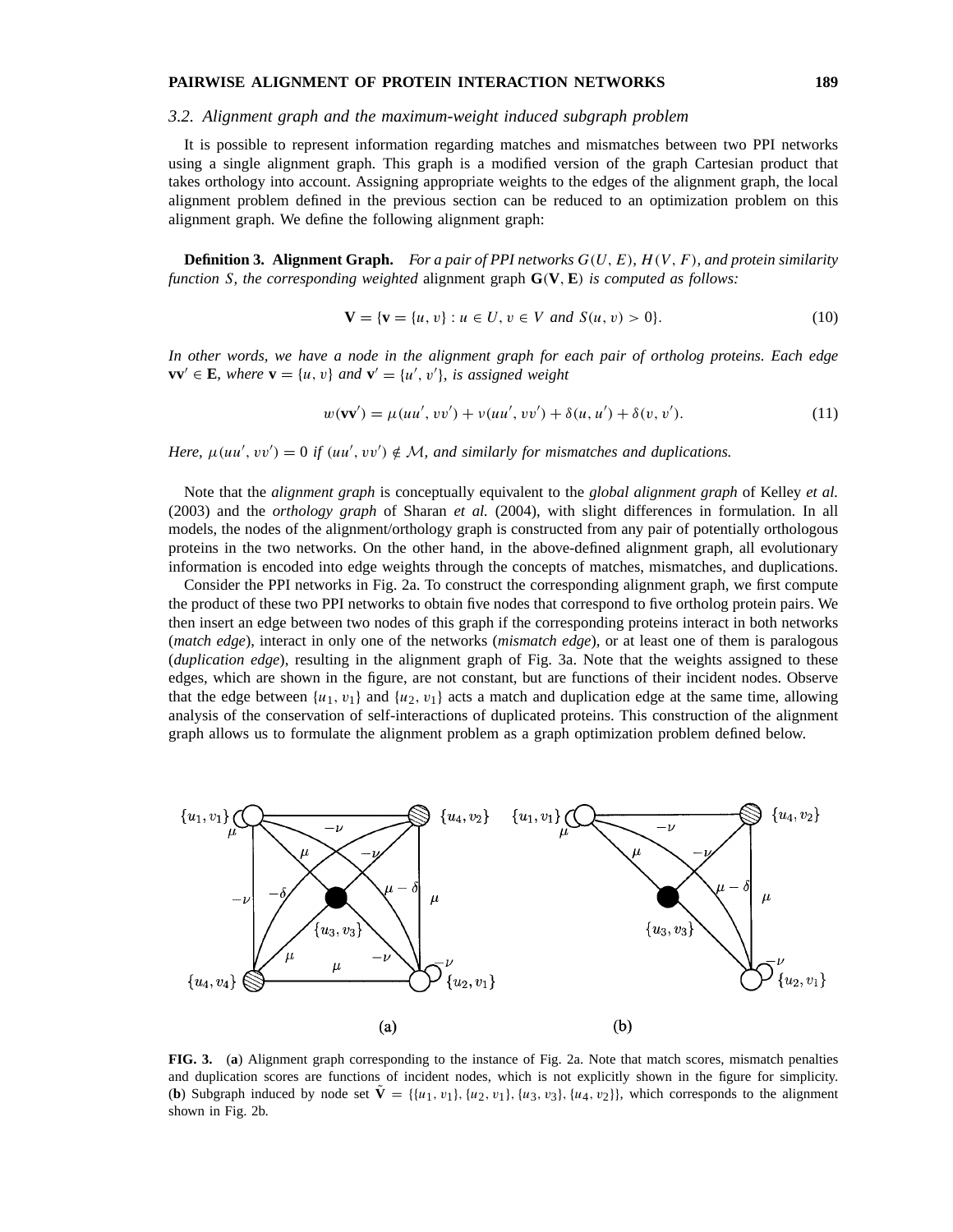**Definition 4. Maximum Weight Induced Subgraph Problem (**MaWISh**).** *Given graph* **G**(**V**,**E**) *and a* constant  $\epsilon$ , find a subset of nodes,  $\tilde{V} \in V$  such that the sum of the weights of the edges in the subgraph *induced by*  $\tilde{V}$  *is at least*  $\epsilon$ *, i.e.,*  $W(\tilde{V}) = \sum_{v,v' \in \tilde{V}} w(vv') \ge \epsilon$ *.* 

Not surprisingly, this problem is equivalent to the decision version of the local alignment problem defined in the previous section, as formally stated in the following theorem:

**Theorem 1.** *Given PPI networks* G*,* H*, and a protein similarity function* S*, let* **G**(**V**,**E**, w) *be the corresponding alignment graph. If*  $\tilde{V}$  *is a solution to the maximum weight induced subgraph problem on*  $G(V, E, w)$ *, then*  $P = \{U, V\}$  *induces an alignment*  $A(G, H, S, P)$  *with*  $\sigma(A) = W(\tilde{V})$ *, where*  $\tilde{U} = \{u \in U : \exists v \in V \text{ s.t. } \{u, v\} \in \tilde{V}\}$  and  $\tilde{V} = \{v \in V : \exists u \in U \text{ s.t. } \{u, v\} \in \tilde{V}\}.$ 

**Proof.** Follows directly from the construction of alignment graph.

The induced subgraph that corresponds to the local alignment in Fig. 2b is shown in Fig. 3b.

It can be shown that MaWISh is NP-complete by reduction from maximum-clique, by assigning unit weight to edges and  $-\infty$  to nonedges. This problem is closely related to the maximum edge subgraph (Feige *et al.*, 2001) and maximum dispersion problems (Hassin *et al.*, 1997), which are also NP-complete. However, the positive weight restriction on these problems limits the application of existing algorithms to the maximum weight induced subgraph problem. Nevertheless, the local PPI network alignment problem aims to find all locally maximal alignments; consequently, locally optimal solutions of MaWISh are sufficient. Observing the similarity between min-cut graph partitioning and MaWISh, we develop fast heuristics based on common graph partitioning algorithms to identify locally maximal heavy subgraphs in the alignment graph.

# *3.3. Algorithms for local alignment of PPI networks*

In terms of protein–protein interactions, functional modules are likely to be densely connected while being separable from other modules, i.e., a protein in a particular module interacts with most proteins in the same module either directly or through a common module hub, while it is only loosely connected to the rest of the network (Tornow and Mewes, 2003). Since analysis of conserved motifs reveals that proteins in highly connected motifs are more likely to be conserved, suggesting that such dense motifs are parts of functional modules (Wuchty *et al.*, 2003), high-scoring local alignments are likely to correspond to functional modules. Therefore, in the alignment graph, we can expect that proteins that belong to a conserved module will induce heavy subgraphs, while being loosely connected to other parts of the graph. This observation motivates the process of greedily growing a subgraph seeded at heavy nodes. This approach is shown to perform well in discovering conserved (Sharan *et al.*, 2004) or dense (Bader, 2003) subnets in PPI networks.

For min-cut graph partitioning, the most commonly applied heuristics are based on starting with a seed partition and repeatedly moving or swapping nodes with maximum gain on the objective function (Kernighan and Lin, 1970). The key point here is that the move is performed even if it is associated with a negative gain in order to climb over poor local optima. Observe that minimizing the total weight of the cut edges (min-cut) in graph partitioning is equivalent maximizing the total weight of internal edges. This is very similar to the objective function of MaWISh. The difference is that the total weight of only one part is considered in MaWISh and node balance is not an issue. Therefore, we apply this iterative improvement based heuristic to MaWISh in order to find locally maximal heavy subgraphs. The initial heavy subgraph is constructed by selecting the node with maximum number of matched interactions (i.e., a *conserved hub*) and adding all nodes that share a match edge with this node to the subgraph.

A sketch of this iterative improvement based algorithm for finding a single conserved subgraph on the alignment graph is shown in Fig. 4. Each pass (i.e., the loop between lines 3–13) of this algorithm works in linear time. In practice, we also limit the number of contiguous moves with negative gain. This allows us to tune the locality of identified patterns.

To find all nonredundant heavy subgraphs, we start with the entire alignment graph and find a maximally heavy subgraph. If this subgraph is statistically significant, we record the alignment that corresponds to this subgraph and mark its nodes. We repeat this process by considering only unmarked nodes. Once a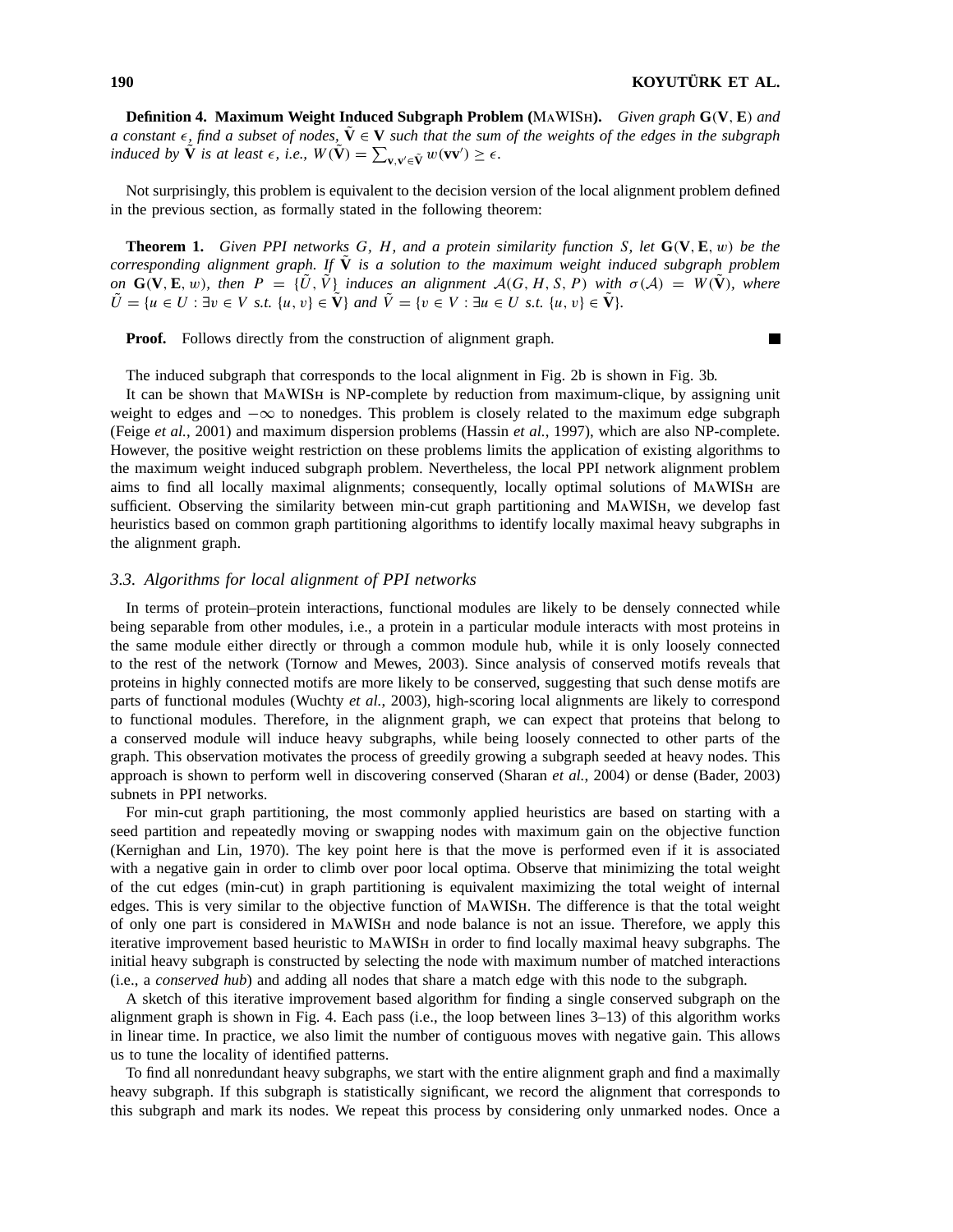procedure HEAVIESTSUBGRAPH(G)

 $\triangleright$  Input G(V, E, w): Alignment graph

 $\triangleright$  Output  $\tilde{V}$ : Subset of nodes that induces a maximally heavy subgraph in G

- $1 \quad \tilde{\mathbf{v}} \leftarrow \text{argmax}_{\mathbf{v} \in \mathbf{V}} |\{\mathbf{v}' \in \mathbf{V} : (\mathbf{v}, \mathbf{v}')\text{ is a match edge}\}|$
- 2  $\tilde{V} \leftarrow {\tilde{v}} \cup {v \in V : (\tilde{v}, v) \text{ is a match edge}}$
- 3 repeat

4 
$$
Q \leftarrow \{ \mathbf{v} \in \mathbf{V} : key(\mathbf{v}) = -\sum_{\mathbf{v}' \in \tilde{\mathbf{V}}} w(\mathbf{v}, \mathbf{v}') \text{ if } \mathbf{v} \in \tilde{\mathbf{V}}, \; key(\mathbf{v}) = \sum_{\mathbf{v}' \in \tilde{\mathbf{V}}} w(\mathbf{v}, \mathbf{v}') \text{ else} \}
$$

- 5  $W_{max} \leftarrow W(\tilde{\mathbf{V}})$
- while  $Q \neq \emptyset$ 6
- $\overline{7}$  $\mathbf{v} \leftarrow \text{EXTRACTMAX}(Q)$
- if  $v \in \tilde{V}$  then  $\tilde{V} \leftarrow \tilde{V} \setminus \{v\}$  else  $\tilde{V} \leftarrow \tilde{V} \cup \{v\}$ 8
- if  $W(\tilde{V}) > W_{max}$  then  $W_{max} \leftarrow W(\tilde{V})$ , bestmove  $\leftarrow$  v 9
- 10 for all v' such that  $vv' \in E$  update  $key(v')$
- $11$ endwhile
- 12 roll back all moves after *bestmove*
- 13 until bestmove = NULL
- 14 return  $\tilde{V}$

**FIG. 4.** Fast heuristic for finding a subset of nodes that induces a subgraph of maximal total weight on the alignment graph.

new significant subgraph is identified, we add the previously marked nodes that are positively connected to this subgraph one by one, unless the resulting subgraph becomes redundant. A subgraph is said to be redundant if there exists a subgraph which contains  $r\%$  of its nodes, where r is a user-defined threshold that determines the extent of allowed overlap. This method allows identification of overlapping alignments while avoiding redundancy. Finally, we rank all subgraphs based on their significance and report the corresponding alignments.

## *3.4. Statistical significance*

To evaluate the statistical significance of discovered high-scoring alignments, we compare them with a reference model generated by a random source. In the reference model, it is assumed that the interaction networks of the two organisms are independent of each other. In order to assess the significance of conservation of interactions between orthologous proteins rather than the conservation of proteins itself, we assume that the orthology relationship between protein is already established, i.e., is not generated by a random source. To accurately capture the power-law nature of PPI networks, we assume that the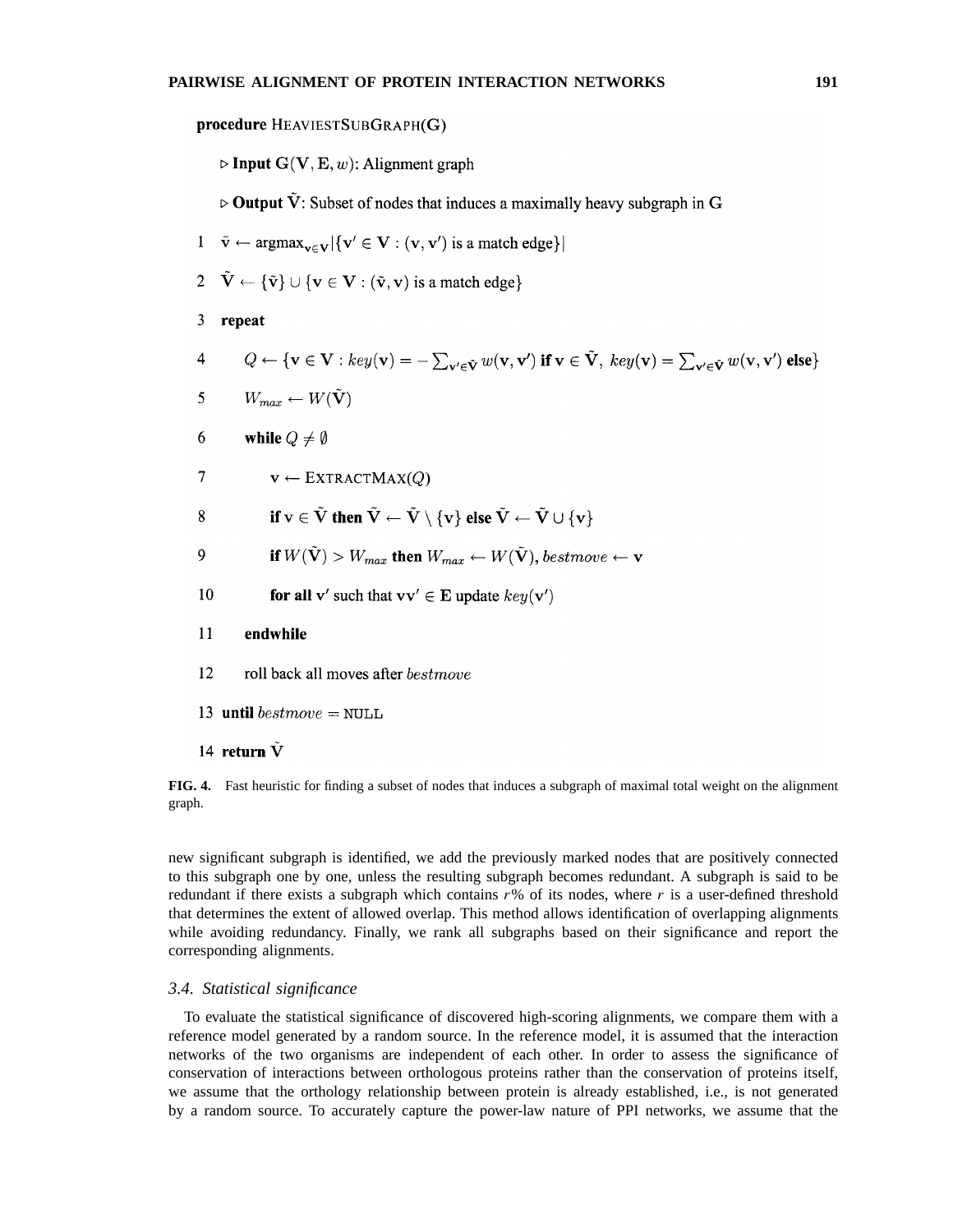interactions are generated randomly from a distribution characterized by a given degree sequence. (Note that the power law nature of the graphs is not critical to our algorithm. The degree distribution can be computed explicitly from the database of interactions). If proteins u and u' are interacting with  $d_u$  and  $d_{u'}$  proteins, respectively, then the probability  $p_{uu'}$  of observing an interaction between u and u' can be estimated as  $p_{uu'} = d_u d_{u'} / \sum_{v \in U} d_v$  (Chung *et al.*, 2003).

Recall that the weight of a subgraph of the alignment graph is equal to the score of the corresponding alignment. Hence, in the reference model, the expected value of the score of an alignment induced by  $\tilde{\mathbf{V}} \subseteq \mathbf{V}$  is  $\mathbf{E}[W(\tilde{\mathbf{V}})] = \sum_{\mathbf{v}, \mathbf{v}' \in \tilde{\mathbf{V}}} \mathbf{E}[w(\mathbf{v}\mathbf{v}')]$ , where

$$
\mathbf{E}[w(\mathbf{v}\mathbf{v}')] = \bar{\mu} S(uu', vv')p_{uu'}p_{vv'} - \bar{\nu} S(uu', vv')(p_{uu'}(1 - p_{vv'})+ (1 - p_{uu'})p_{vv'}) + \delta(u, u') + \delta(v, v')
$$
(12)

is the expected weight of an edge in the alignment graph. With the simplifying assumption of independence of interactions, we have  $\text{Var}[W(\tilde{V})] = \sum_{v,v' \in \tilde{V}} \text{Var}[w(vv')]$ , enabling us to compute the z-score to evaluate the statistical significance of each discovered high-scoring alignment, under the normal approximation that we assume.

While the approach described above enables quick calculation of significance without repeated simulations or extensive numerical computations, it has a few shortcomings. First, the significance of an identified pattern is estimated for the proteins involved in that conserved subgraph, rather than computing the probability of the existence of the pattern anywhere in the networks. Second, the model does not take into account the variability in the distribution of orthologs. These cause low variability of alignment score in the reference model, leading to overestimated  $z$ -scores, since the observed variances in alignment score are fairly high, which indeed is statistically significant. As models and techniques for analytical assessment of statistical significance of network structures become available, the significance of conserved subnets can also be evaluated more reliably (Koyutürk *et al.*, 2006).

#### *3.5. Extensions to the model*

The proposed model can be extended to account for data quality as well as algorithm parameters.

*3.5.1. Accounting for experimental error.* PPI networks obtained from high-throughput screening are prone to errors in terms of both false negatives and positives (Titz *et al.*, 2004). While the proposed framework can be used to detect experimental errors through cross-species comparison to a certain extent, experimental noise can also degrade the performance of the alignment algorithm. In other words, mismatches should be penalized for lost interactions during evolution, not for experimental false negatives. To account for such errors while analyzing interaction networks, several methods have been developed to quantify the likelihood of an interaction or complex co-membership between proteins (Ashtana *et al.*, 2004; Gilchrist *et al.*, 2003; Jansen *et al.*, 2003). Given the prior probability distribution for protein interactions and a set of observed interactions, these methods compute the posterior probability of interactions based on Bayesian models. Hence, PPI networks can be modeled by weighted graphs to account for experimental error more accurately.

While the network alignment framework introduced in Section 3.1 assumes that interactions are represented by unweighted edges, it can be easily generalized to a weighted graph model as follows. Assuming that weight  $\varpi_{uv}$  represents the posterior probability of interaction between u and v, we can define match score and mismatch penalty in terms of their expected values derived from these posterior probabilities. Therefore, for any  $u, u' \in U$  and  $v, v' \in V$ , we have

$$
\mu(uu', vv') = \bar{\mu} S(uu', vv') \overline{\omega}_{uu'} \overline{\omega}_{vv'} \tag{13}
$$

$$
v(uu', vv') = \bar{v}S(uu', vv')(\overline{\omega}_{uu'}(1 - \overline{\omega}_{vv'}) + (1 - \overline{\omega}_{uu'})\overline{\omega}_{vv'}).
$$
(14)

Note that match and mismatch sets are not necessarily disjoint here in contrast to the unweighted graph model, which is a special case of this model.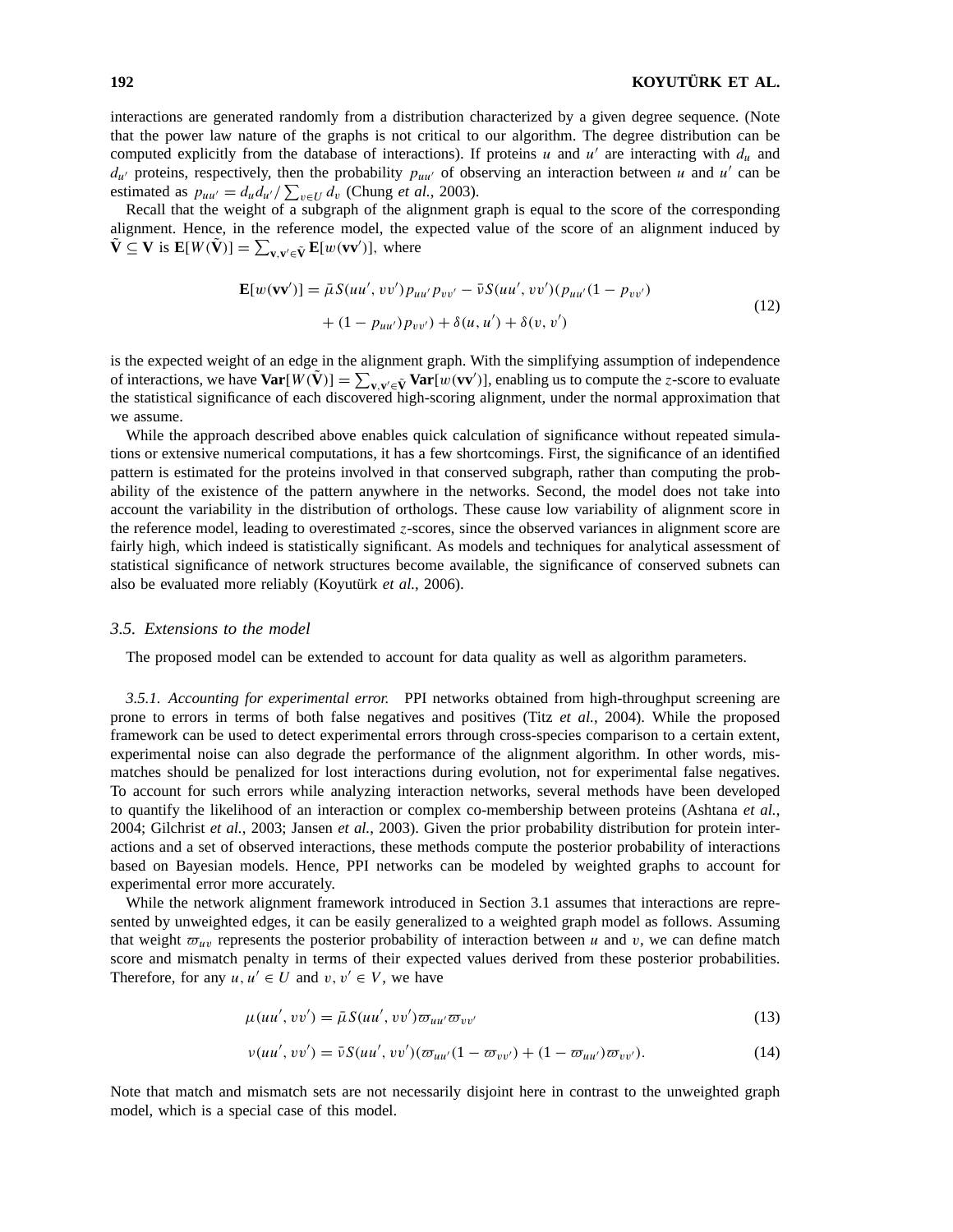*3.5.2. Alternative model components and parameters.* **Contracting Paralogs.** An alternate approach for handling duplications is contracting the proteins in the same species that are likely to be in-paralogs. This approach fits into the alignment graph model since in-paralogs are expected to be consistently orthologous to the same set of proteins in the other organism. It also reduces the computational complexity since the number of nodes will be decreased by node contraction and the edges that correspond to duplications will be eliminated. Contraction of nodes is also shown to be effective for multiple alignment of metabolic pathways using graph mining (Koyutürk *et al.*, 2004). However, clustering proteins in the same organism to identify in-paralogs requires preprocessing to solve a difficult problem. Clustering algorithms that are specifically designed for this purpose, such as INPARANOID (Remm *et al.*, 2001) serve as reliable tools. However, the resulting graphs may produce conservative alignments since the search space is narrowed down by the clustering of proteins (Koyutürk *et al.*, 2005). In contrast, accounting for duplications using duplication edges provides more flexibility and uses conservation of interactions as additional information to distinguish in-paralogs from out-paralogs, as discussed above.

**Shortest-path mismatch model.** In the above discussion, while we consider proteins that are linked by at most  $\bar{\Delta}$  interactions as interacting, we do not take into account the distance while penalizing mismatches. We can extend this to a shortest-path mismatch model, defined as follows:

$$
v(uu', vv') = \bar{v}S(uu', vv')(max{\{\Delta_G(u, u'), \Delta_H(v, v')\}} - \bar{\Delta}).
$$
\n(15)

While this model may improve the alignment algorithm, it is computationally expensive since it requires solution of the all pairs shortest path problem on both PPI networks.

**Linear duplication model.** The alignment graph model forces each duplicate pair in an alignment to be scored. For example, if an alignment contains *n* paralogous proteins in one species,  $\binom{n}{2}$  duplications are scored to account for each duplicate pair. However, in the evolutionary process, each paralogous protein is the result of a single duplication, i.e., *n* paralogous proteins are created in only  $n - 1$  duplications. Therefore, we refer to the current model as a *quadratic duplication model*, since the number of scored duplications is a quadratic function of the number of duplicates. While this might be desirable as being more restrictive on duplications, to be more consistent with the underlying biological processes, it can be replaced by a *linear duplication model*. In this model, each duplicate protein is penalized only once, based on its similarity with the paralog that is most similar to itself. This model can be incorporated into the alignment graph model of Section 3.3 with a simple modification of the algorithm that dynamically reassigns weights to edges that correspond to duplications.

## **4. EXPERIMENTAL RESULTS**

## *4.1. Data and implementation*

We implement the proposed algorithms in the C programming language and test on PPI networks that belong to three commonly studied eukaryotic organisms. The source code of the software is available at *www.cs.purdue.edu/homes/koyuturk/mawish/* along with detailed alignment results. The interaction data is downloaded from BIND (Bader *et al.*, 2001) and DIP (Xenarios *et al.*, 2002) molecular interaction databases. The statistics for the PPI networks of *S. cerevisiae* (yeast), *C. elegans* (nematode), and *D. melanogaster* (fruit fly) are shown in Table 1.

We align all pairs of these three organisms using a fixed set of parameters to be able to compare the results with each other. We set these parameters conservatively in order to obtain a compact set of

| Organism        | $#$ Proteins | $#$ Interactions |
|-----------------|--------------|------------------|
| S. cerevisiae   | 5157         | 18192            |
| C. elegans      | 3345         | 5988             |
| D. melanogaster | 8577         | 28829            |

Table 1. Description of Aligned PPI Networks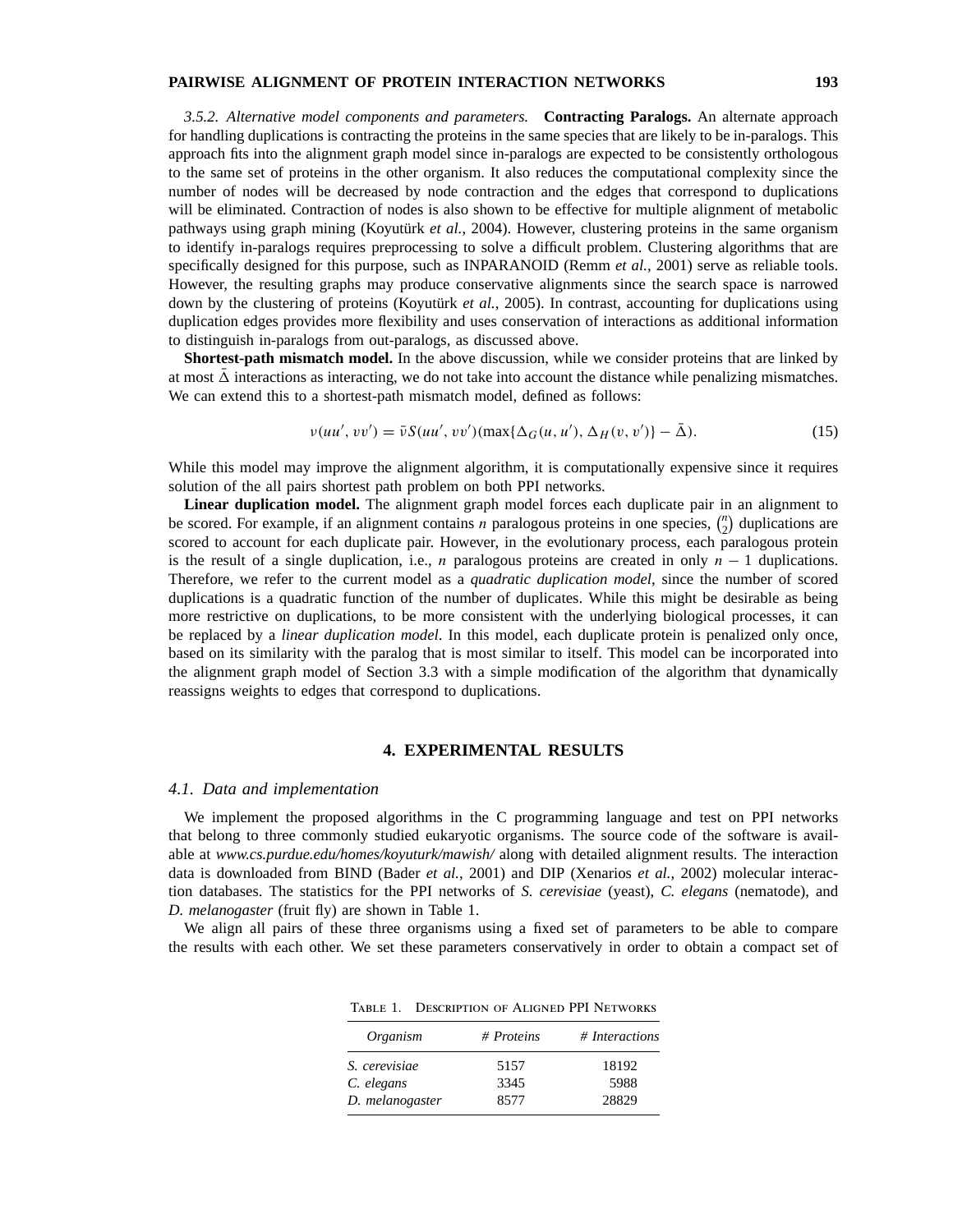illustrative results. For any pair of PPI networks, we set the *E*-value threshold adaptively based on the estimated similarity scores so that the minimum similarity score for any pair of potential orthologs is 0.6. In other words, two proteins that belong to two different species are considered potentially orthologous only if they have a BLAST *E*-value less than 60% of ortholog pairs in COG. On the other hand, we set  $\overline{d} = 0.9$ ; i.e., two proteins in the same organism are considered potential in-paralogs only if they have BLAST *E*-value less than 90% of protein pairs in this organism that are in the same COG. For potential out-paralogs, we consider protein pairs that have a BLAST *E*-value less than 0.1 but greater than 10% of the ortholog pairs in COG. By setting these cut-off values on similarity score, we consider only the homologous protein pairs that have the highest positive or negative contribution on the alignment score. This eliminates noise to a certain extent while improving the computational efficiency. However, for more detailed analysis and discovery of loosely visible patterns, it may be necessary to relax and set these parameters based on the evolutionary distance between the two organisms being compared.

#### *4.2. Results and Discussion*

We perform pairwise alignment of the three PPI networks by tuning the alignment parameters to  $\bar{\mu} = 1.0$ ,  $\bar{\nu} = 1.0$ , and  $\bar{\delta} = 0.1$ . Detailed statistics on alignment of the three pairs of eukaryotic PPI networks are shown in Table 2. In this table, we list the number of nodes in the alignment graph, nodes with at least one matched edge, matches, mismatches, and duplications in both organisms. The number of matches and the number of matched nodes are shown for two values of  $\bar{\Delta}$ , where only direct interactions  $\bar{\Delta} = 1$  and indirect interactions through a single protein  $\bar{\Delta} = 2$  are considered as matches. In practice, we eliminate all nodes that do not have any matching interactions from the alignment graph. As evident in the table, this improves the computational performance of the algorithm significantly.

Note that the parameters are set in an ad hoc manner for all results reported in this section, by manually adjusting the balance between normalizing parameters through repeated runs of the algorithm. A more reliable method for adjusting these parameters is to employ a learning heuristic that tunes these parameters in such a way that the conservation/divergence of known functional modules is captured by these parameters, as in the case of sequence alignment. However, this requires knowledge of biologically validated functional modules for both species being compared. We anticipate that as such data becomes available, an accepted set of parameters can easily be derived.

Alignment of *S. cerevisiae* PPI network with *D. melanogaster* PPI network results in identification of 412 conserved subnets. Ten of the conserved subnets with highest alignment scores are shown in Table 3. In this table, the rank of the identified subnet among all conserved subnets, its z-score computed according to the procedure in Section 3.4, the number of alignment nodes and corresponding number of proteins in each organism, total number of matches, mismatches, and duplications in each organism are shown in a row. In the subsequent row, we report the most dominant biological process identified according to the GO annotations of the proteins that are in the conserved network, along with the percentage of proteins that are associated with that biological process, for each organism. Similarly, sample high-scoring conserved subnets identified by the alignment of *S. cerevisiae* versus *C. elegans* and *C. elegans* versus *D. melanogaster* PPI networks are shown in Tables 4 and 5, respectively. In total, 83 conserved subnets are identified on *S. cerevisiae* and *C. elegans*, and 146 are identified on *C. elegans* and *D. melanogaster*.

|                  |         | # Matched nodes |              | $#$ Matches  |              | $#$ Mismatches | $#$ Duplications |          |
|------------------|---------|-----------------|--------------|--------------|--------------|----------------|------------------|----------|
| Organism<br>pair | # Nodes | $\Lambda = 1$   | $\Delta = 2$ | $\Delta = 1$ | $\Delta = 2$ | $\Delta = 1$   | Org. $1$         | Org. $2$ |
| SC vs CE         | 2746    | 312             | 1230         | 412          | 3007         | 40262          | 6107             | 6886     |
| SC vs DM         | 15884   | 1730            | 8622         | 2061         | 42781        | 1054241        | 6107             | 32670    |
| CE vs DM         | 11805   | 491             | 3391         | 455          | 6626         | 205593         | 6886             | 32670    |

TABLE 2. ALIGNMENT STATISTICS FOR THE THREE PAIRS OF EUKARYOTIC ORGANISMS<sup>a</sup>

aFor each alignment, the number of nodes in alignment graphs (# of orthologous pairs), number of nodes with at least one matched edge, number of matches, number of mismatches, and number of duplications for both organisms are shown. Number of mismatches for  $\bar{\Delta} = 2$  can be derived from other statistics.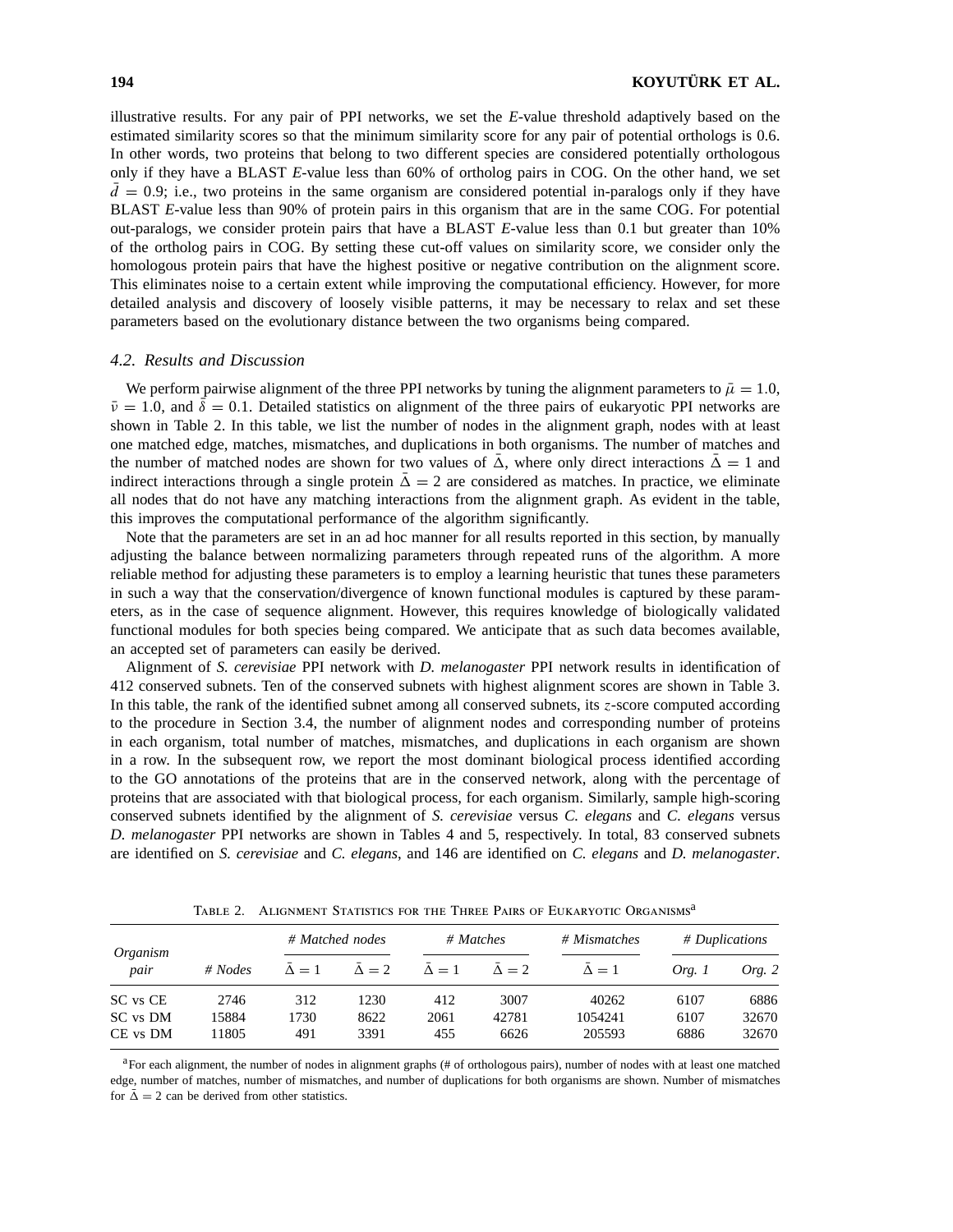| Rank | Score                                                           | z-Score | $#$ Proteins                                       | # Matches                                                   | # Mismatches | $#$ Duplications                                                                                 |  |  |  |
|------|-----------------------------------------------------------------|---------|----------------------------------------------------|-------------------------------------------------------------|--------------|--------------------------------------------------------------------------------------------------|--|--|--|
| 1    | 15.97                                                           | 6.6     | 18(16, 5)                                          | 28                                                          | 6            | (4, 0)                                                                                           |  |  |  |
|      | Protein amino acid phosphorylation (69%)/JAK-STAT cascade (40%) |         |                                                    |                                                             |              |                                                                                                  |  |  |  |
| 2    | 13.93                                                           | 3.7     | 13(8, 7)                                           | 25                                                          |              | (3, 1)                                                                                           |  |  |  |
|      |                                                                 |         | Endocytosis (50%)/calcium-mediated signaling (50%) |                                                             |              |                                                                                                  |  |  |  |
| 5    | 8.22                                                            | 13.5    | 9(5, 3)                                            | 19                                                          | 11           | (1, 0)                                                                                           |  |  |  |
|      |                                                                 |         |                                                    |                                                             |              | Invasive growth (sensu Saccharomyces) (100%)/oxygen and reactive oxygen species metabolism (33%) |  |  |  |
| 6    | 8.05                                                            | 7.6     | 8(5, 3)                                            | 12                                                          | 2            | (0, 1)                                                                                           |  |  |  |
|      |                                                                 |         |                                                    | Ubiquitin-dependent protein catabolism (100%)/mitosis (67%) |              |                                                                                                  |  |  |  |
| 8    | 6.83                                                            | 12.4    | 6(4, 4)                                            | 12                                                          | 6            | (0, 1)                                                                                           |  |  |  |
|      |                                                                 |         | Protein amino acid phosphorylation (50%, 50%)      |                                                             |              |                                                                                                  |  |  |  |
| 10   | 6.75                                                            | 13.7    | 10(7, 3)                                           | 24                                                          | 12           | (0, 1)                                                                                           |  |  |  |
|      |                                                                 |         | Ubiquitin-dependent protein catabolism (100%)      |                                                             |              |                                                                                                  |  |  |  |
| 14   | 5.69                                                            | 8.7     | 11(11, 2)                                          | 10                                                          |              | (0, 0)                                                                                           |  |  |  |
|      | Regulation of progression through cell cycle (9%, 50%)          |         |                                                    |                                                             |              |                                                                                                  |  |  |  |
| 21   | 4.36                                                            | 6.2     | 9(5, 4)                                            | 18                                                          | 13           | (0, 5)                                                                                           |  |  |  |
|      | Cytokinesis (100%, 50%)                                         |         |                                                    |                                                             |              |                                                                                                  |  |  |  |
| 22   | 4.22                                                            | 3.9     | 7(6, 6)                                            | 9                                                           | 5            | (1, 1)                                                                                           |  |  |  |
|      | Protein folding $(67\%, 17\%)$                                  |         |                                                    |                                                             |              |                                                                                                  |  |  |  |
| 30   | 3.76                                                            | 39.6    | 6(3, 5)                                            | 5                                                           |              | (0, 6)                                                                                           |  |  |  |
|      | DNA replication initiation (100%, 80%)                          |         |                                                    |                                                             |              |                                                                                                  |  |  |  |

Table 3. Ten High-Scoring Conserved Subnets Identified by the Alignment of *S. Cerevisiae* AND *D. Melanogaster* PPI NETWORKS<sup>a</sup>

 $a$ The dominant biological process for each organism, in which the majority of proteins in the conserved subnet participate is shown in the second row.

While most of the conserved subnets are dominated by one particular process and the dominant processes are generally consistent across species, there also exist different processes in different organisms that are mapped to each other by the discovered alignments. This illustrates that the comparative analysis of PPI networks is effective in not only identifying particular functional modules, pathways, and complexes, but also in discovering relationships between different processes in separate organisms and crosstalk between known functional modules and pathways.

A selection of interesting conserved subnets is shown in Fig. 5. The alignments in the figure illustrate that the alignment algorithm takes into account the conservation of interactions in addition to sequence similarity while mapping orthologous proteins to each other. In all of the alignments shown in the figure, the interactions of proteins that belong to the same orthologous group are highly conserved, suggesting relatively recent duplications.

Detailed examination of the conserved subnets in *S. cerevisiae* and *D. melanogaster* shows that many of them do correspond to functional modules. There are multiple instances of 20S proteosome (10,11). All seven of the alpha subunits in the 20S proteosome, a subcomplex of the 26S proteosome involved in protein degradation, are present in the alignment #10 (Groll *et al.*, 1997). In addition, there is a subnet for the proteosome regulatory particle (6) (Fu *et al.*, 2001) as well as one for calcium induced pathways (2). The method also detected a number of components involved in calcium-dependent stress-activated signaling pathways (Cmd1, Cna1, Cna2, and Cnb1) as well as those associated with bud growth of yeast (Cmd1, Myo2, and Myo4) in alignment #2 (Cyert *et al.*, 2001). Many of the subnets found for yeast are overlapping, possibly reflecting the fact that drosophila uses a functional module in various contexts.

In some cases, the self-interaction of a single protein in one organism is aligned with a clique of interactions between its orthologs that are part of a particular module. For example, in one alignment, five proteosome regulatory particle proteins (Rpt1, Rpt3, Rpt4, Rpt5, Rpt6) are mapped to one protein (Rpt4) in drosophila, while in other alignments the same group of proteins are mapped to a different set of proteins in the drosophila network. This may be due to missing interactions in one of the networks because of incompleteness or irregularities in the interaction data, including coding of observed interactions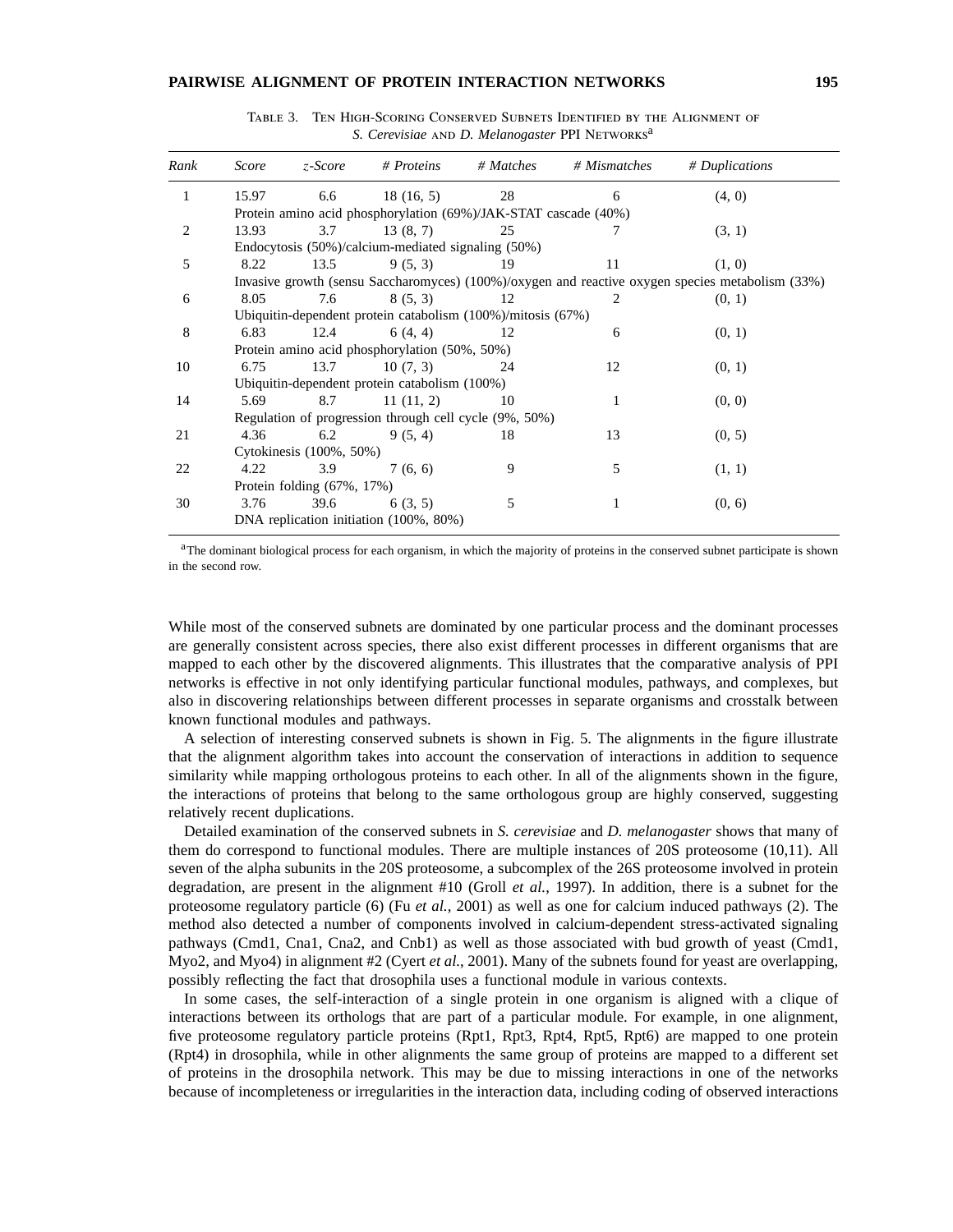| Rank | <i>Score</i> | z-Score                     | $#$ Proteins                                        | $\#$ Matches                                                      | $#$ Mismatches | $#$ Duplications |  |  |
|------|--------------|-----------------------------|-----------------------------------------------------|-------------------------------------------------------------------|----------------|------------------|--|--|
|      | 36.14        | 7.8                         | 13(5, 3)                                            | 65                                                                | 24             | (0, 3)           |  |  |
|      |              |                             |                                                     | Ubiquitin-dependent protein catabolism (100%)/reproduction (100%) |                |                  |  |  |
|      | 8.47         | 6.5                         | 20(11, 5)                                           | 19                                                                | 4              | (1, 1)           |  |  |
|      |              |                             | Protein amino acid phosphorylation (82%, 40%)       |                                                                   |                |                  |  |  |
|      | 6.28         | 10.1                        | 8(6, 3)                                             | 21                                                                | 12             | (0, 0)           |  |  |
|      |              |                             | Ubiquitin-dependent protein catabolism (100%, 100%) |                                                                   |                |                  |  |  |
|      | 3.23         | 4.9                         | 7(7, 6)                                             |                                                                   | 2              | (0, 0)           |  |  |
|      |              | Glyoxylate cycle (14%, 17%) |                                                     |                                                                   |                |                  |  |  |
| 8    | 3.23         | 80.1                        | 4(3, 3)                                             | 4                                                                 |                | (1, 1)           |  |  |
|      |              | Mismatch repair (67%, 67%)  |                                                     |                                                                   |                |                  |  |  |

Table 4. Five High-Scoring Conserved Subnets Identified by the Alignment of *S. Cerevisiae* and *C. Elegans* PPI Networks

Table 5. Five High-Scoring Conserved Subnets Identified by the Alignment of *C. Elegans* and *D. Melanogaster* PPI Networks

| Rank | <i>Score</i> | z-Score                             | $#$ Proteins                                          | $#$ Matches | $#$ Mismatches | $#$ Duplications                                                                               |
|------|--------------|-------------------------------------|-------------------------------------------------------|-------------|----------------|------------------------------------------------------------------------------------------------|
|      | 26.75        | 19.9                                | 17(4, 9)                                              | 52          |                | (1, 4)                                                                                         |
|      |              |                                     |                                                       |             |                | Thermosensory behavior (25%)/regulation of transcription from RNA polymerase II promoter (44%) |
|      | 4.65         | 31.6                                | 9(5, 3)                                               | 8           | $\theta$       | (2, 1)                                                                                         |
|      |              | Translational initiation (60%, 67%) |                                                       |             |                |                                                                                                |
|      | 4.37         | 10.7                                | 11(3, 6)                                              | 10          |                | (1, 4)                                                                                         |
|      |              |                                     | Determination of adult life span (33%, 67%)           |             |                |                                                                                                |
|      | 4.29         | 16.4                                | 5(4, 4)                                               | 6           | $\theta$       | (1, 1)                                                                                         |
|      |              |                                     | Regulation of transcription, DNA-dependent (50%, 25%) |             |                |                                                                                                |
| 6    | 4.00         | 12.2                                | 6(4, 6)                                               |             |                | (0, 2)                                                                                         |
|      |              | Signal transduction (50%, 17%)      |                                                       |             |                |                                                                                                |

into the databases (e.g., spoke versus matrix model [Scholtens *et al.*, 2005]). By adjusting the mismatch and duplication coefficients, however, it is possible to make positive duplications dominate the negative mismatches caused by these missing interactions. This may be considered as a desirable feature of our algorithm, in the sense that it allows flexibility for trading off conservation of interactions with conservation of proteins. However, it might also be considered a drawback, since setting the parameters in this manner causes overrepresentation of somewhat distant proteins in one conserved subnet on another side of the network.

Based on these results, we establish pairwise alignment of PPI networks as a tool for not only identifying conserved modules, but also assessing functional differences and similarities of homologous proteins based on shared and missing interactions. Moreover, alignment results provide a means for discovery of new functional modules in relatively less studied organisms through mapping of functions at a modular level rather than at the level of single protein homologies.

# **5. CONCLUSION**

This paper presents a framework for local alignment of protein interaction networks. The framework is guided by theoretical models of evolution of these networks. The model is based on discovering sets of proteins that induce conserved subnets based on scoring match and mismatch of interactions, and duplication of proteins. An implementation of the proposed algorithm reveals that this framework is successful in uncovering conserved substructures in protein interaction data.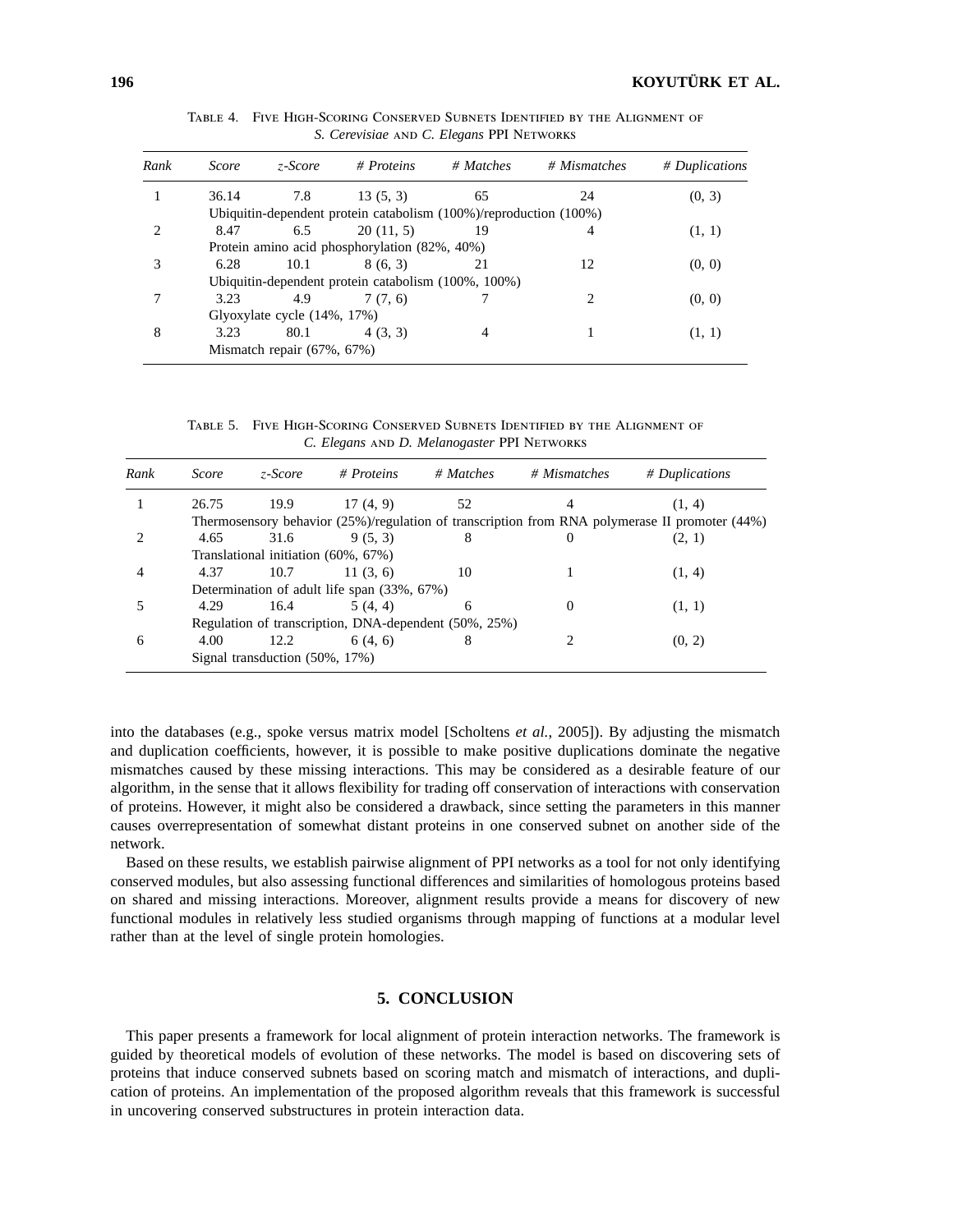

**FIG. 5.** Sample conserved subnets identified by the alignment algorithm. Orthologous and paralogous proteins are either vertically aligned or connected by blue dotted lines. Existing interactions are shown by green solid lines, missing interactions that have an orthologous counterpart are shown by red dashed lines. The rank of each alignment in the set of alignments discovered for the respective pair of organisms is indicated in its label.

## **REFERENCES**

- Altschul, S.F., Madden, T.L., Schffer, A.A., Zhang, J., Zhang, Z., Miller, W., and Lipman, D.J. 1997. Gapped BLAST and PSI-BLAST: A new generation of protein database search programs. *Nucl. Acids Res.* 25(17), 3389–3402.
- Ashtana, S., King, O.D., Gibbons, F.D., and Roth, F.P. 2004. Predicting protein complex membership using probabilistic network reliability. *Genome Res.* 14, 1170–1175.
- Bader, G.D., Donalson, I., Wolting, C., Quellette, B.F., Pawson, T., and Hogure, C.W. 2001. BIND—The Biomolecular Interaction Network Database. *Nucl. Acids Res.* 29(1), 242–245.
- Bader, G.D., and Hogue, C.W.V. 2003. An automated method for finding molecular complexes in large protein interaction networks. *BMC Bioinformatics* 4(2).

Bader, J.S. 2003. Greedily building protein networks with confidence. *Bioinformatics* 19, 1869–1874.

Barabási A., and Albert, R. 1999. Emergence of scaling in random networks. *Science* 286, 509–512.

Berg, J., Lässig, M., and Wagner, A. 2004. Structure and evolution of protein interaction networks: A statistical model for link dynamics and gene duplications. *BMC Evol. Biol.* 5(51).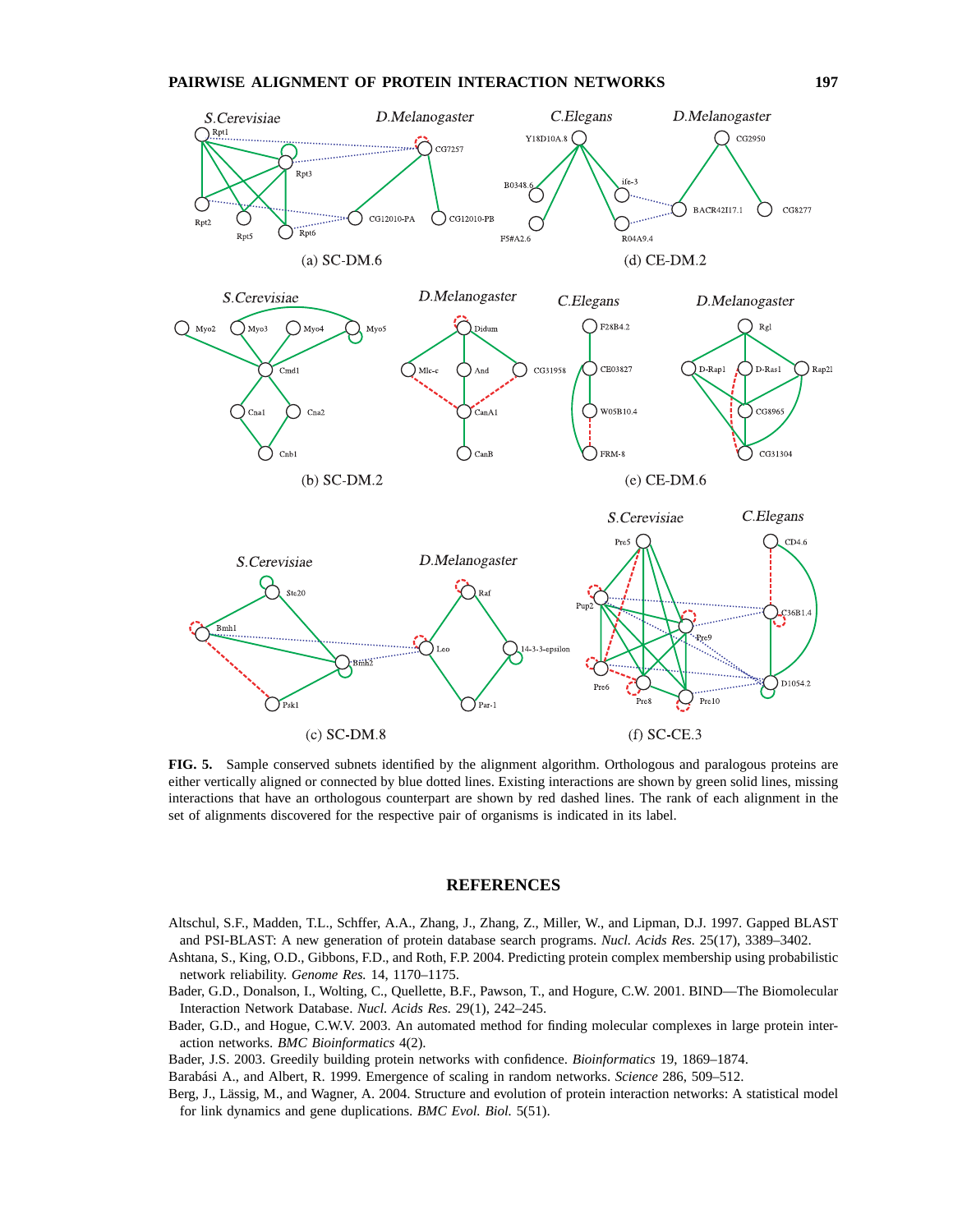- Chung, F., Lu, L., Dewey, T.G., and Galas, D.J. 2003. Duplication models for biological networks. *J. Comp. Biol.* 10(5), 677–687.
- Chung, F., Lu, L., and Vu, V. 2003. Spectra of random graphs with given expected degrees. *PNAS* 100(11), 6313– 6318.
- Cyert, M.S. *et al.* 2001. Genetic analysis of calmodulin and its targets in *Saccharomyces cerevisiae*. *Ann. Rev. Genet.* 35, 647–672.
- Dandekar, T., Schuster, S., Snel, B., Huynen, M., and Bork, P. 1999. Pathway alignment: Application to the comparative analysis of glycolytic enzymes. *Biochem. J.* 343, 115–124.
- Eisenberg, E., and Levanon, Y. 2003. Preferential attachment in the protein network evolution. *Phys. Rev. Let.* 91(13), 138701.
- Feige, U., Peleg, D., and Kortsarz, G. 2001. The dense k-subgraph problem. *Algorithmica* 29(3), 410–421.
- Fraser, H.B., Hirsh, A.E., Steinmetz, L.M., Scharfe, C., and Feldman, M.W. 2002. Evolutionary rate in the protein interaction network. *Science* 296(5568), 750–752.
- Fu, H. *et al.* 2001. Subunit interaction maps for the regulatory particle of the 26S proteasome and the COP9 signalosome. *EMBO J.* 20(24), 7096–7107.
- Gavin, A.C. *et al.* 2002. Functional organization of the yeast proteome by systematic analysis of protein complexes. *Nature* 415(6868), 141–147.
- Gilchrist, M.A., Salter, L.A., and Wagner, A. 2003. A statistical framework for combining and interpreting proteomic datasets. *Bioinformatics* 20(5), 689–700.
- Groll, M. *et al.* 1997. Structure of 20S proteasome from yeast at 2.4 Å resolution. *Nature* 386(6624), 463–471.
- Hartwell, L.H., Hopfield, J.J., Leibler, S., and Murray, A.W. 1999. From molecular to modular cell biology. *Nature* 402, C47–C51.
- Hassin, R., Rubinstein, S., and Tamir, A. 1997. Approximation algorithms for maximum dispersion. *Oper. Res. Let.* 21, 133–137.
- Ho, Y. *et al.* 2002. Systematic identification of protein complexes in *Saccharomyces cerevisae* by mass spectrometry. *Nature* 415, 180–183.
- Hu, H., Yan, X., Huang, Y., Han, J., and Zhou, X.J. 2005. Mining coherent dense subgraphs across massive biological networks for functional discovery. *Bioinformatics* 21(Suppl. 1), i213–i221.
- Ito, T., Chiba, T., Ozawa, R., Yoshida, M., Hattori, M., and Sakaki, Y. 2001. A comprehensive two-hybrid analysis to explore the yeast protein interactome. *PNAS* 98(8), 4569–4574.
- Jansen, R., Yu, H., Greenbaum, D., *et al.* 2003. A Bayesian networks approach for predicting protein–protein interactions from genomic data. *Science* 302, 449–453.
- Kelley, B.P., Sharan, R., Karp, R.M., Sittler, T., Root, D.E., Stockwell, B.R., and Ideker, T. 2003. Conserved pathways withing bacteria and yeast as revealed by global protein network alignment. *PNAS* 100(20), 11394–11399.
- Kelley, B.P., Yuan, B., Lewitter, F., Sharan, R., Stockwell, B.R., and Ideker, T. 2004. PathBLAST: A tool for aligment of protein interaction networks. *Nucl. Acids Res.* 32, W83–W88.
- Kernighan, B.W., and Lin, S. 1970. An efficient heuristic procedure for partitioning graphs. *The Bell System Tech. J.* 49(2), 291–307.
- Koyutürk, M., Grama, A., and Szpankowski, W. 2004. An efficient algorithm for detecting frequent subgraphs in biological networks. *Bioinformatics Suppl. 12th Int. Conf. Intel. Sys. Mol. Bio. (ISMB '04)*, i200–i207.
- Koyutürk, M., Grama, A., and Szpankowski, W. 2005. Pairwise local alignment of protein interaction networks guided by models of evolution. *RECOMB 2005, Lecture Notes in Bioinformatics*, 3500, 48–65.
- Koyutürk, M., Grama, A., and Szpankowski, W. 2006. Assessing significance of connectivity and conservation in protein interaction networks. *RECOMB 2006, Lecture Notes in Bioinformatics*, 3909, 45–59.
- Kunin, V., Pereira-Leal, J.B., and Ouzounis, C.A. 2004. Functional evolution of the yeast protein interaction network. *Mol. Biol. Evol.* 21(7), 1171–1176.
- Lotem, E.Y., Sattath, S., Kashtan, N., Itzkovitz, S., Milo, R., Pinter, R.Y., Alon, U., and Margalit, H. 2004. Network motifs in integrated cellular networks of transcription-regulation and protein–protein interaction. *PNAS* 101(16), 5934–5939.
- Pastor-Satorras, R., Smith, E., and Solé, R.V. 2003. Evolving protein interaction networks through gene duplication. *J. Theor. Biol.* 222, 199–210.
- Pinter, R.Y., Rokhlenko, O., Yeger-Lotem, E., and Ziv-Ukelson, M. 2005. Alignment of metabolic pathways. *Bioinformatics*. In press.
- Qin, H., Lu, H.H.S., Wu, W.B., and Li, W. 2003. Evolution of the yeast protein interaction network. *PNAS* 100(22), 12820–12824.
- Remm, M., Storm, C.E.V., and Sonnhammer, E.L.L. 2001. Automatic clustering of orthologs and in-paralogs from pairwise species comparisons. *J. Mol. Biol.* 314, 1041–1052.
- Scholtens, D., Vidal, M., and Gentleman, R. 2005. Local modeling of global interactome networks. *Bioinformatics* 21(17), 3548–3557.